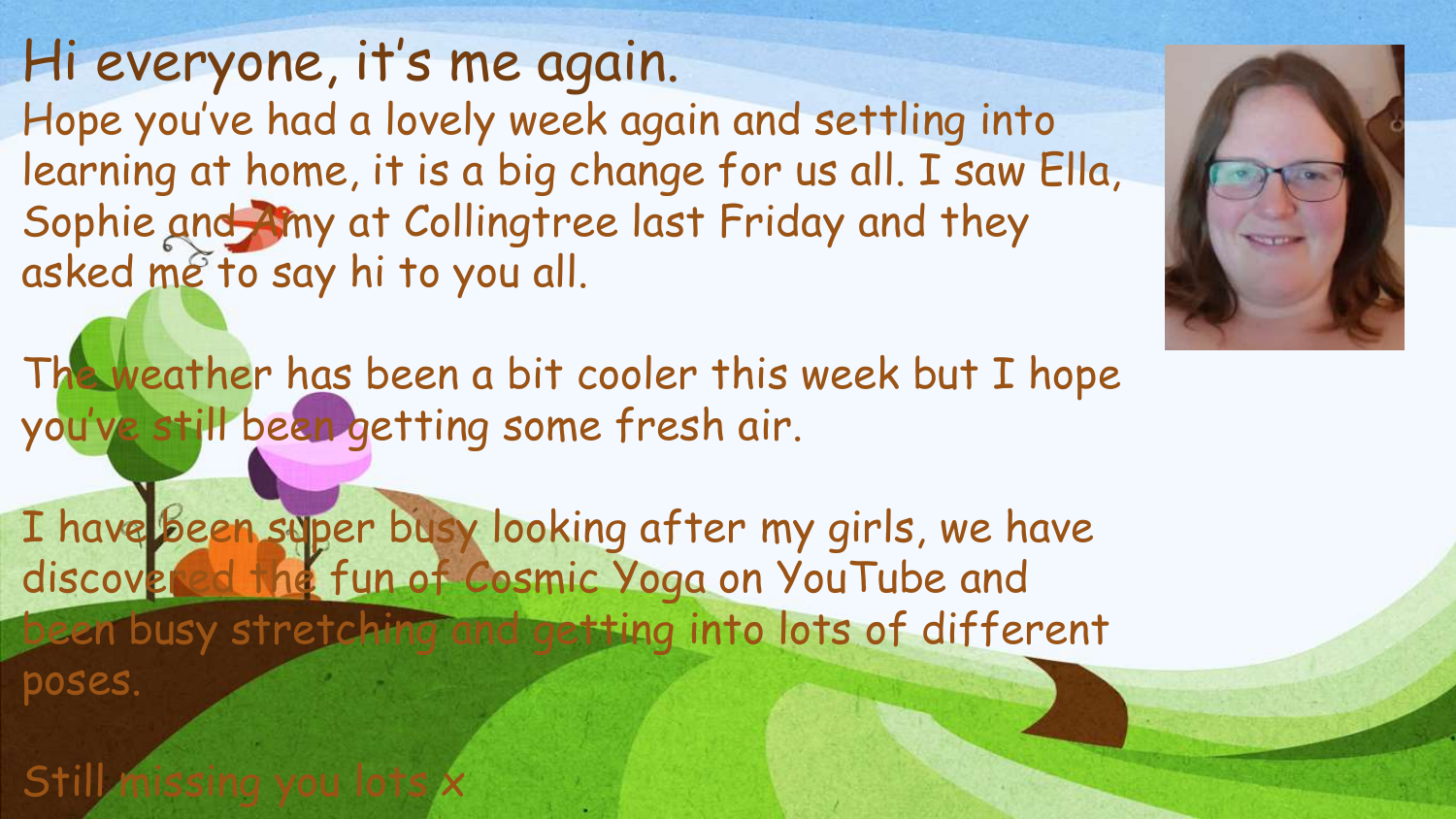| Today's Timetable | Kelmarsh                   |  |  |
|-------------------|----------------------------|--|--|
| Lesson 1          | <b>Achievement Worship</b> |  |  |
| Lesson 2          | Maths                      |  |  |
| Break             |                            |  |  |
| Lesson 3          | Phonics/ Word of the Day   |  |  |
| Lesson 4          | Geography                  |  |  |
| Break/Lunch       |                            |  |  |
| Lesson 5          | Computing                  |  |  |
| Lesson 6          | PE                         |  |  |

**Parents/carers tip:**  this follows our typical daily timetable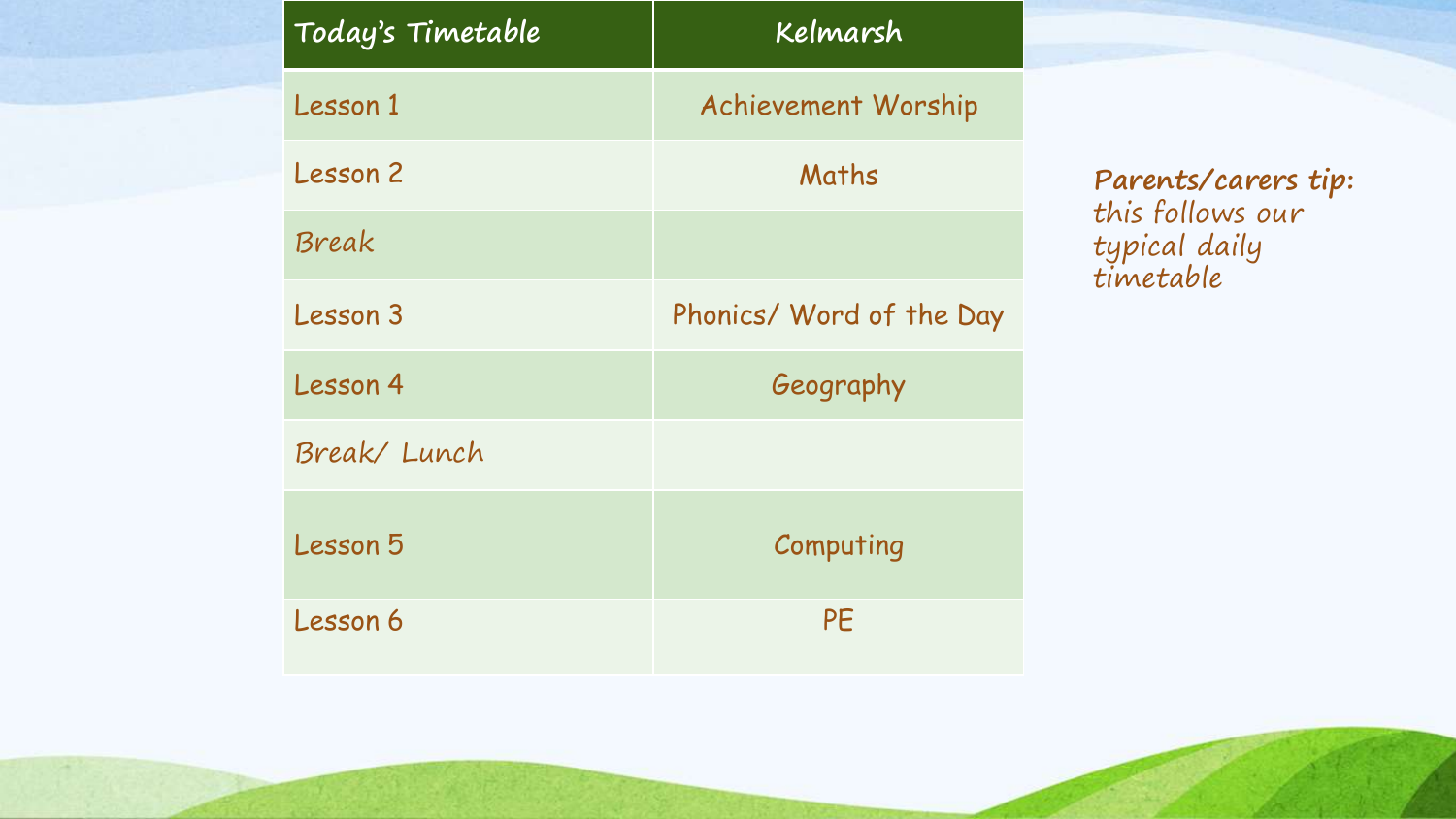# Achievement Worship What have you done this **week that has made you a star? What super learning have you done?**

**Parents/carers tip:** Share your successes this week. Maybe talk about what went well and what didn't. Can you plan anything you would like to do next week?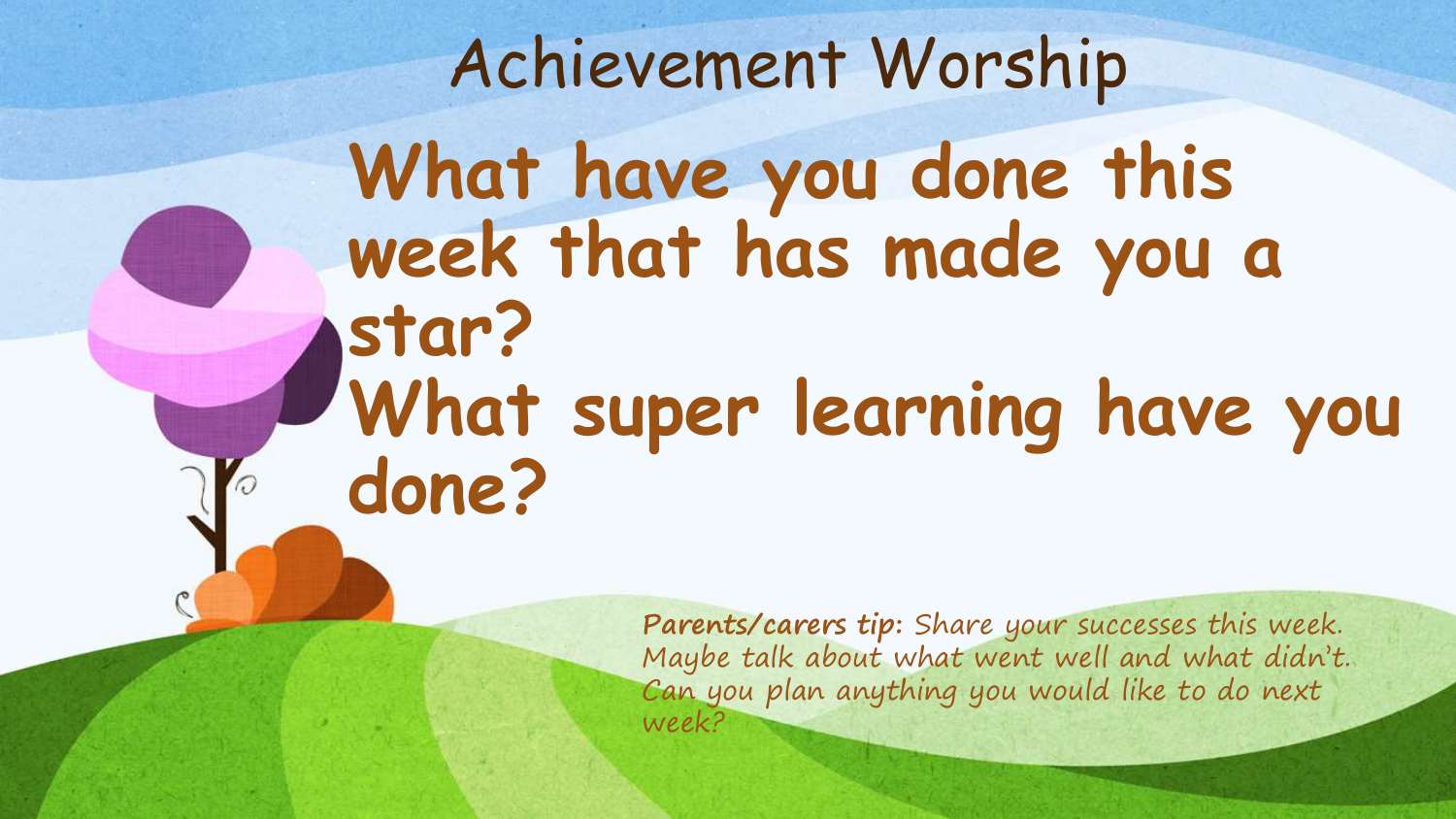# Maths

 $\overline{O}$ 

**Parents/carers tip: we are now moving into our maths class**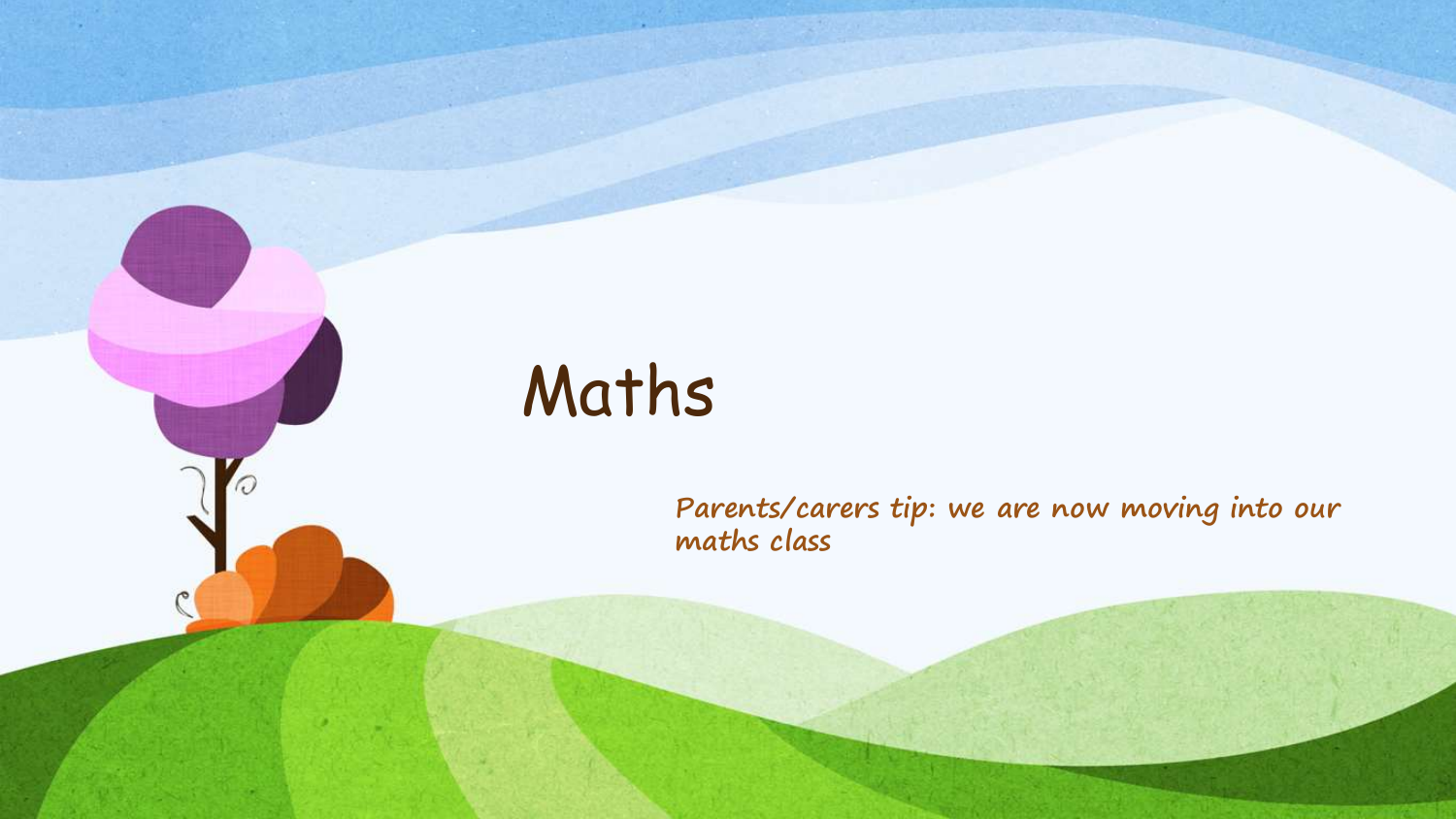Properties of 3D Shape

Vertices

n I count the number of rtices on a 3D shape?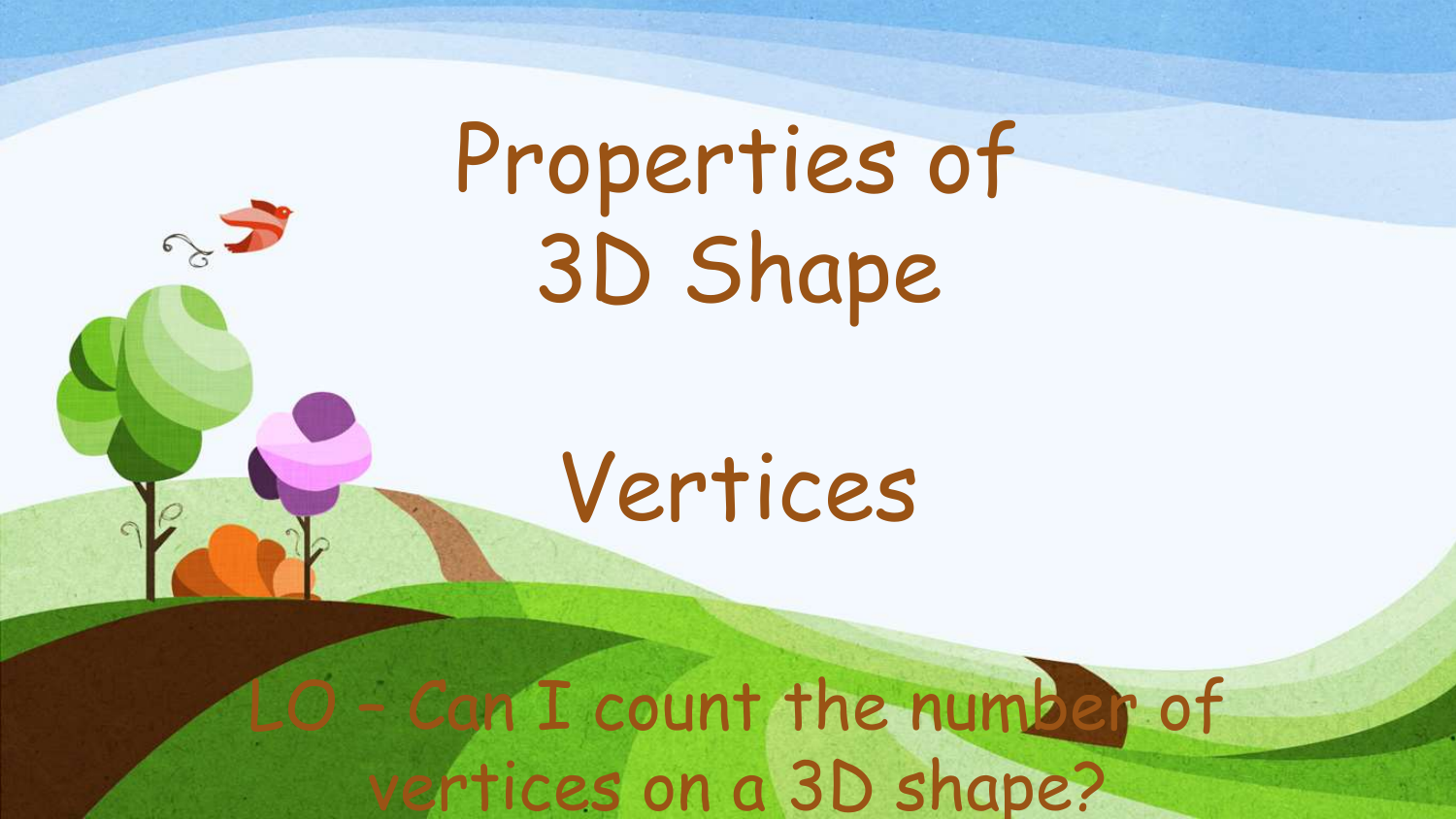

## What is a face? What is an edge?

Parents/Carers: A face is a single flat surface. An edge is where 2 faces meet or where a face and an curved surface meet.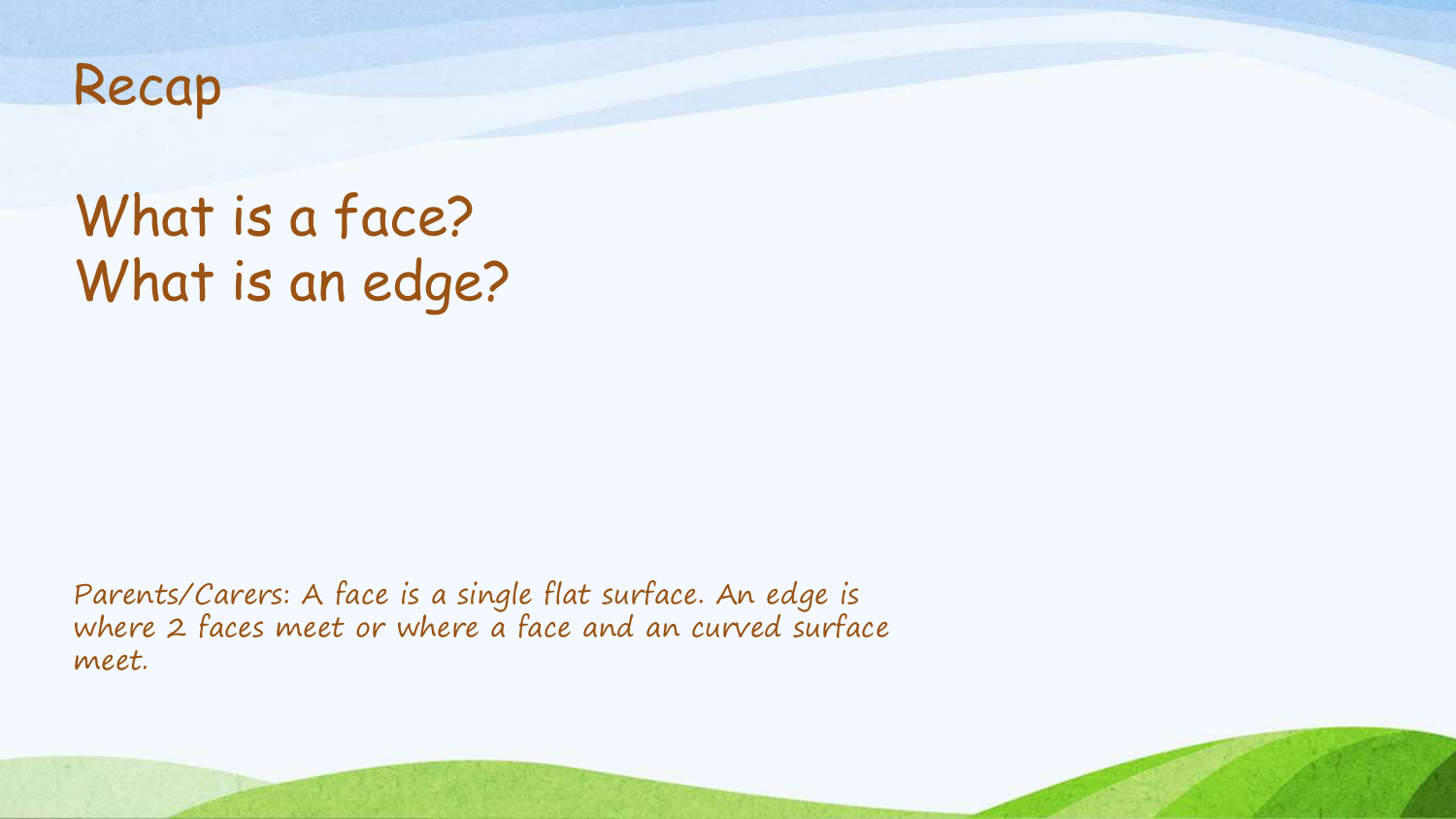# Recap on Previous Learning

What are the names of these shapes? How many faces do they have? How many edges do they have?







Parents/Carers: Sphere – no faces,  $1$ curved surface, no edges Cuboid –  $6$  faces, 12 edges Cone – 1 face and one curved surface, 1 edge Cube – 6 faces, 12 edges Cylinder – 2 faces and one curved surface, 2 edges Square based pyramid – 5 faces, 8 edges Triangular prism  $-5$ faces, 9 edges





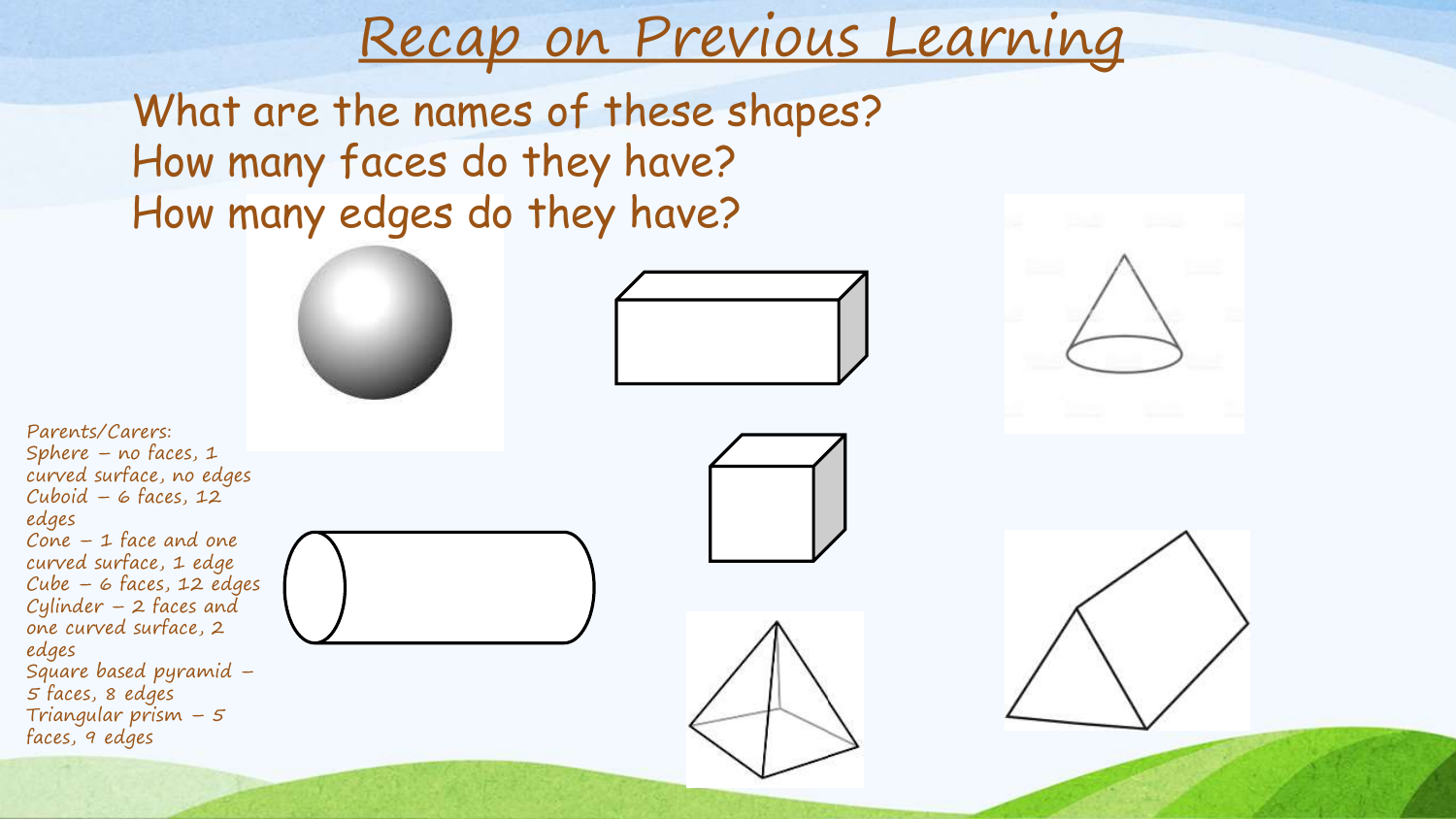

### What is a vertex/vertices? Think back to when we looked at 2D shapes.

Parents/Carers: A vertex is where two or more edges meet.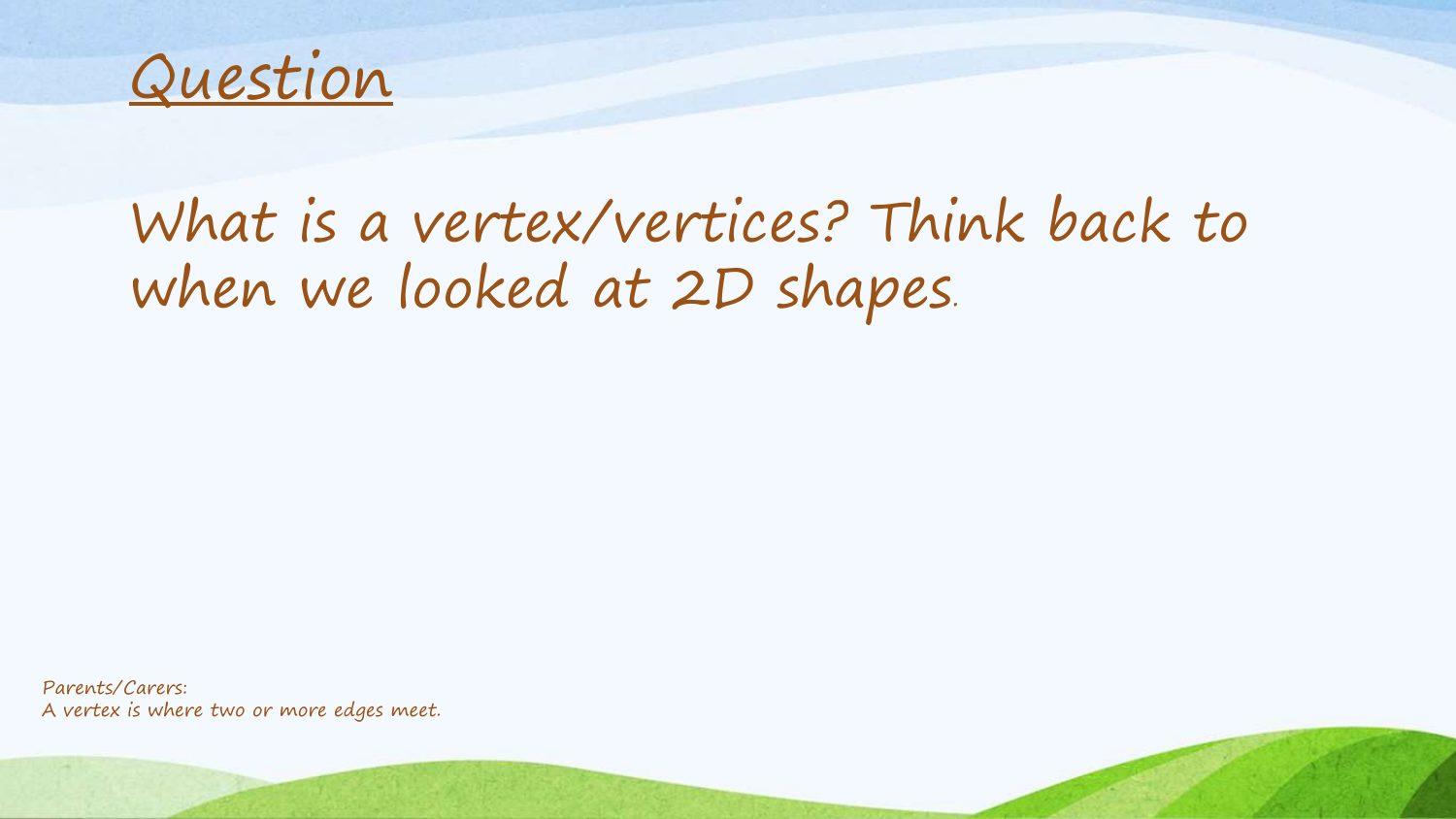# **Activity**

Have a look around your home for any objects that are spheres, cylinders, cubes, cuboids, cones, square based pyramids or triangular prisms.

Can you identify the vertices on these shapes? Are there any shapes that don't have vertices?

Parents/Carers: Food packaging is handy for this.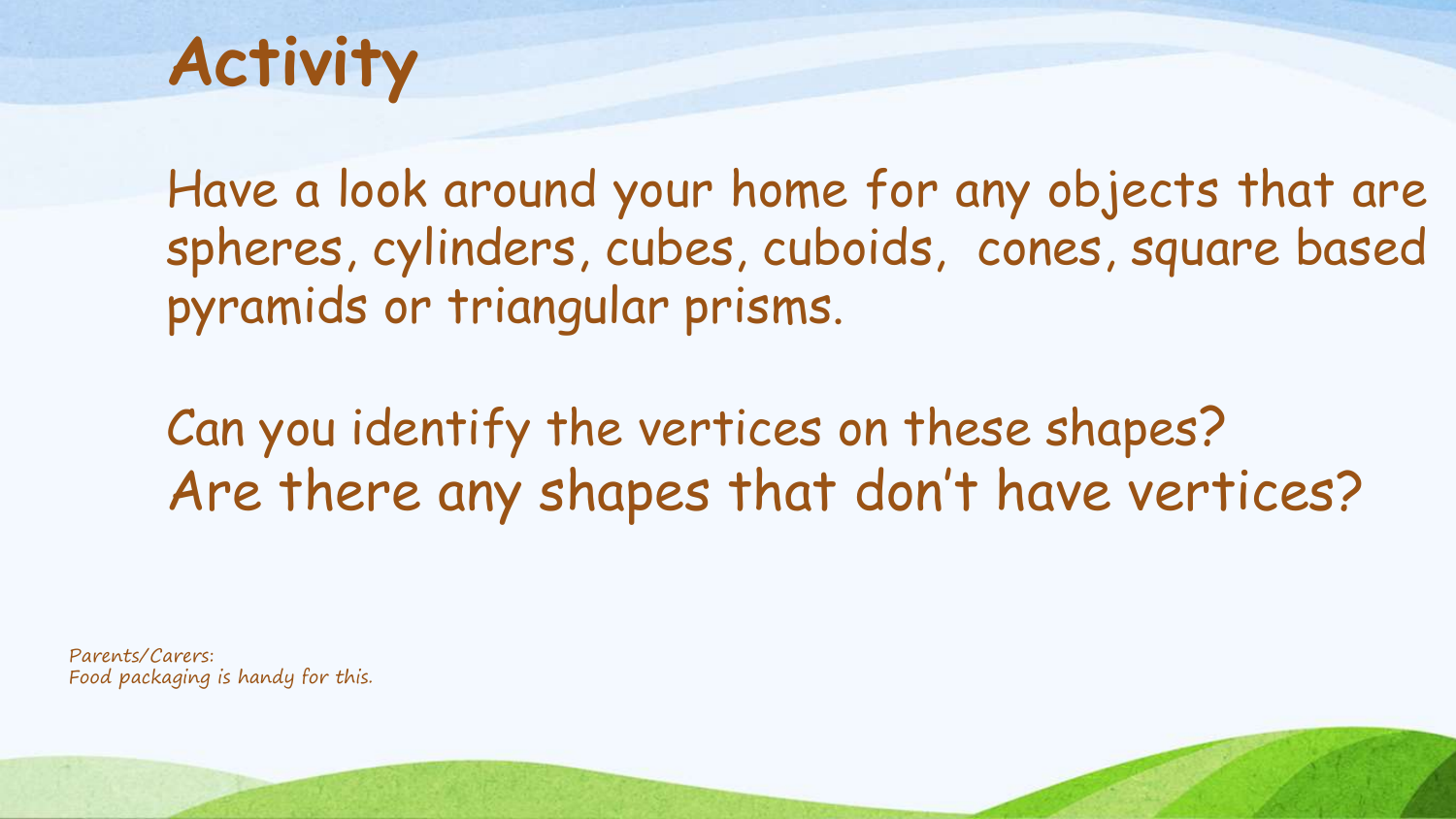

Where are the vertices on the following shapes? How many vertices do they have?

Parents/Carers: Sphere – no vertices Cuboid – 8 vertices Cone – 1 vertex Cube – 8 vertices Cylinder – 0 vertices Square based pyramid – 5 vertices Triangular prism – 6 vertices









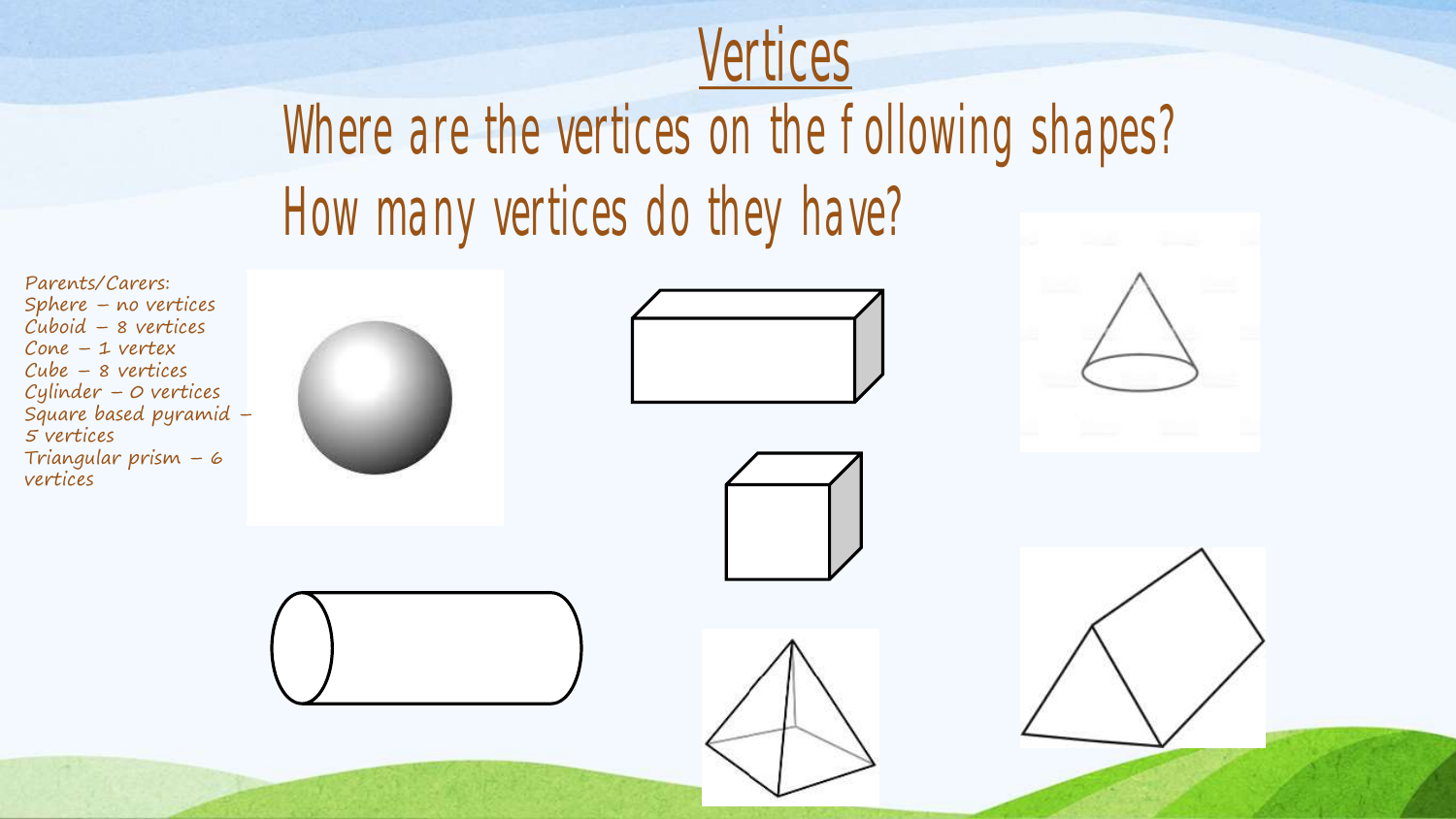

Parents/Carers: Children can complete this in their home learning books

| Shape | Name | Faces | Edges | Vertices |
|-------|------|-------|-------|----------|
|       |      |       |       |          |
|       |      |       |       |          |
|       |      |       |       |          |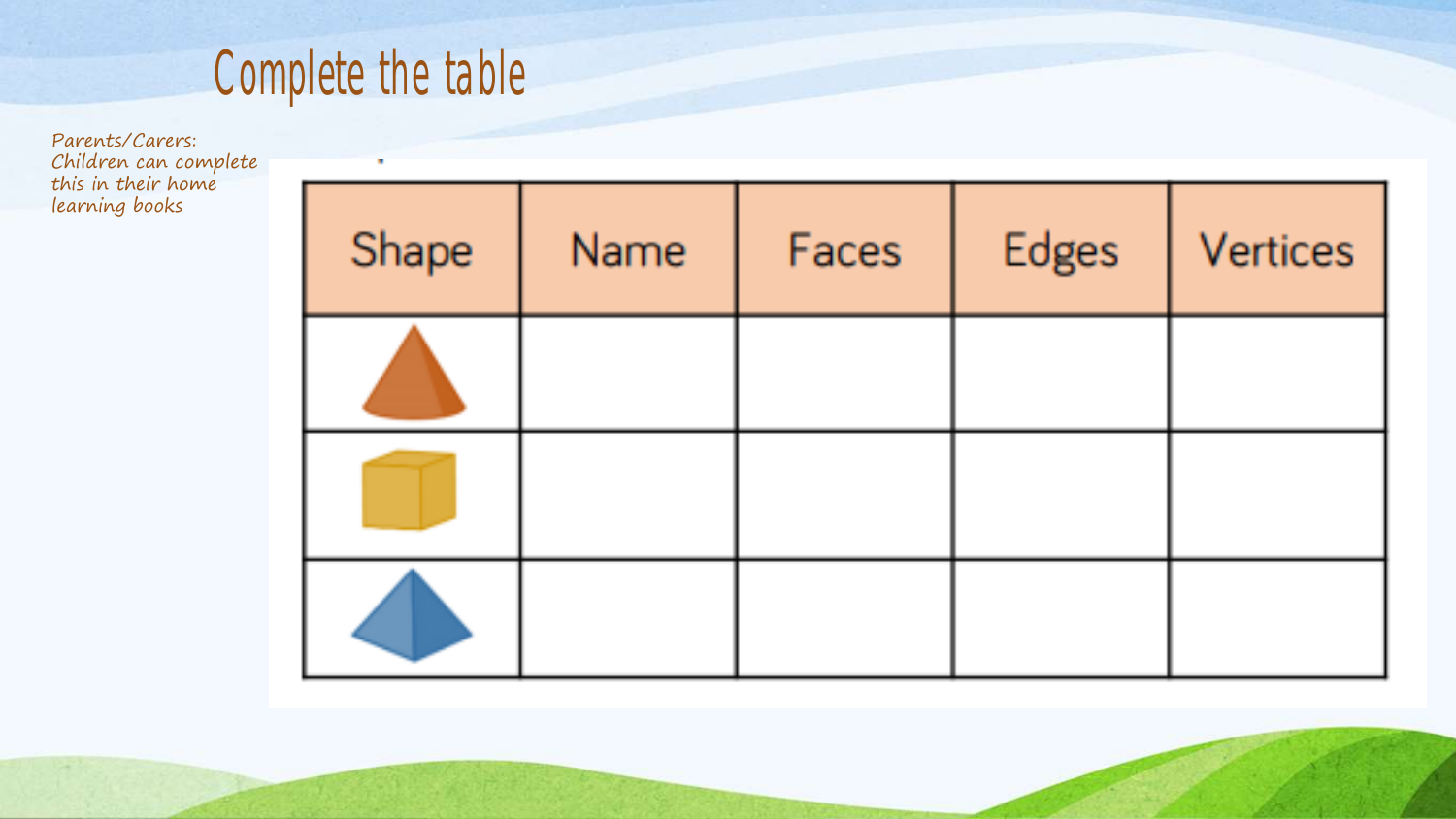What is the same about these 2 shapes?



What is different about them? Talk about faces, edges and vertices in your answer.

Parents/Carers: Same – both have a triangular face, both have 5 faces. Different – name, colour, size, one has 6 vertices the other has 5 vertices, one has a rectangular face, one has a square face…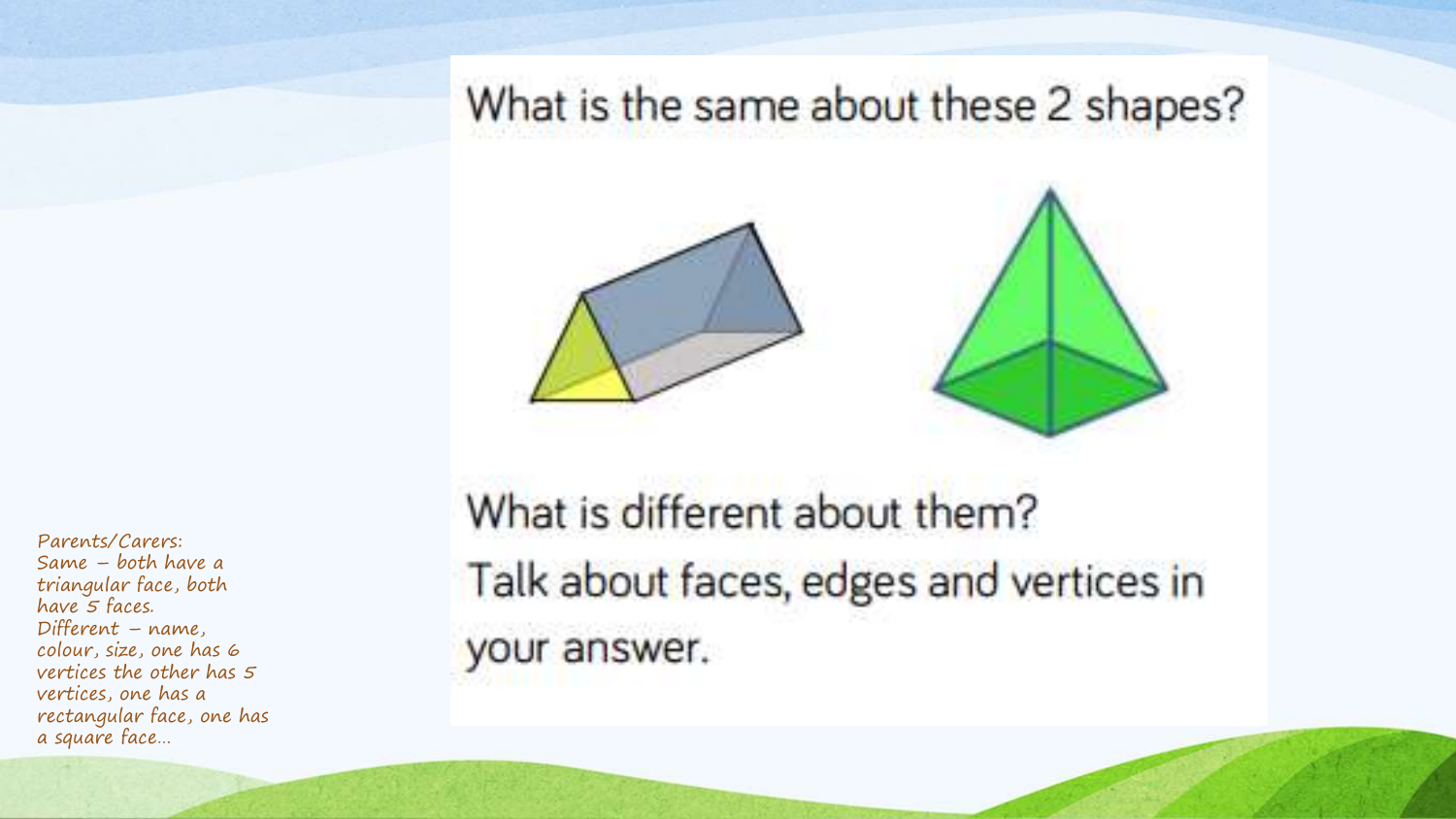

### Jack says:



Is this true or false? Explain why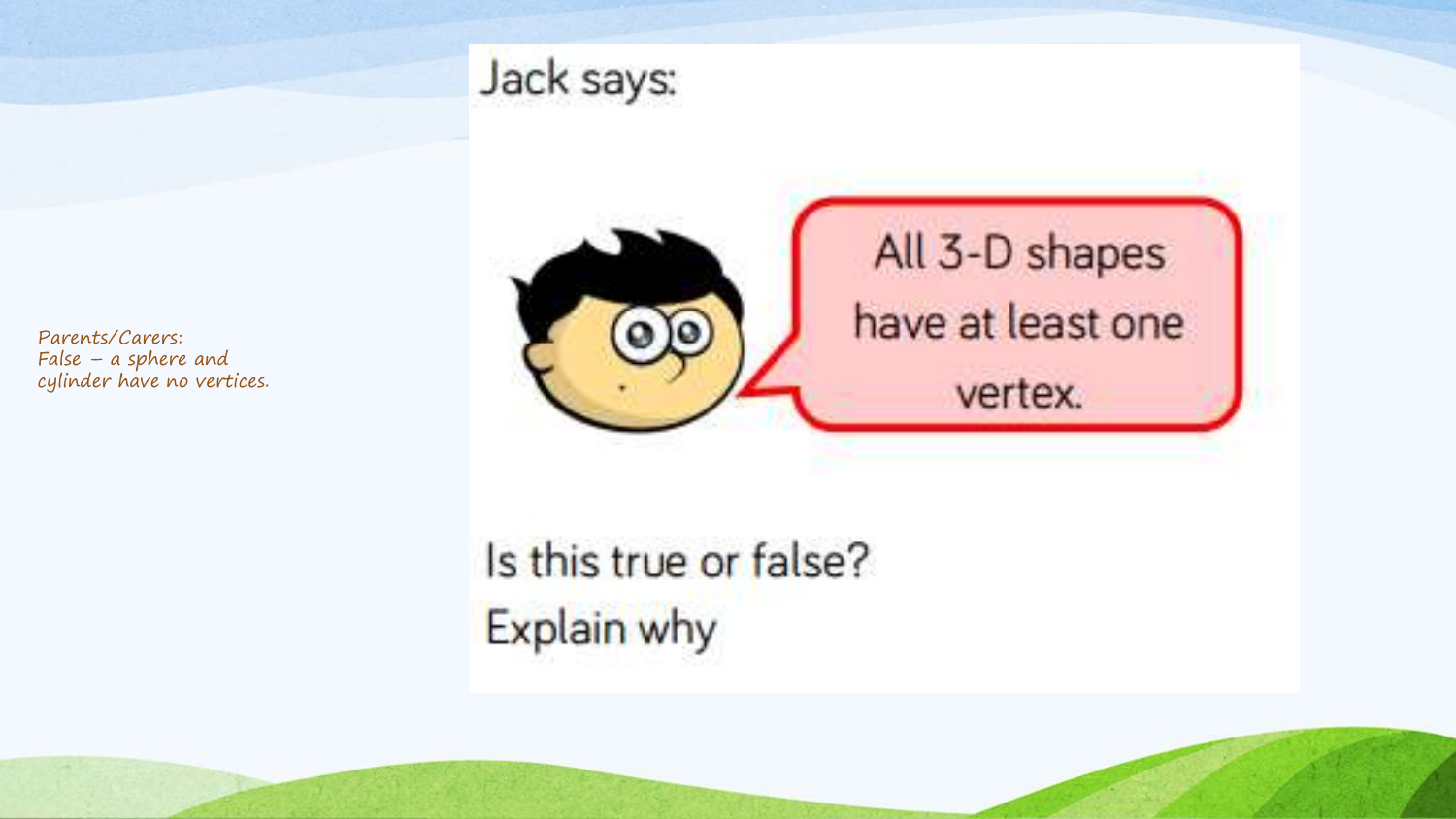Parents/Carers: A cube or cuboid

# Alex has a shape with 8 vertices. What 3-D shape could it be?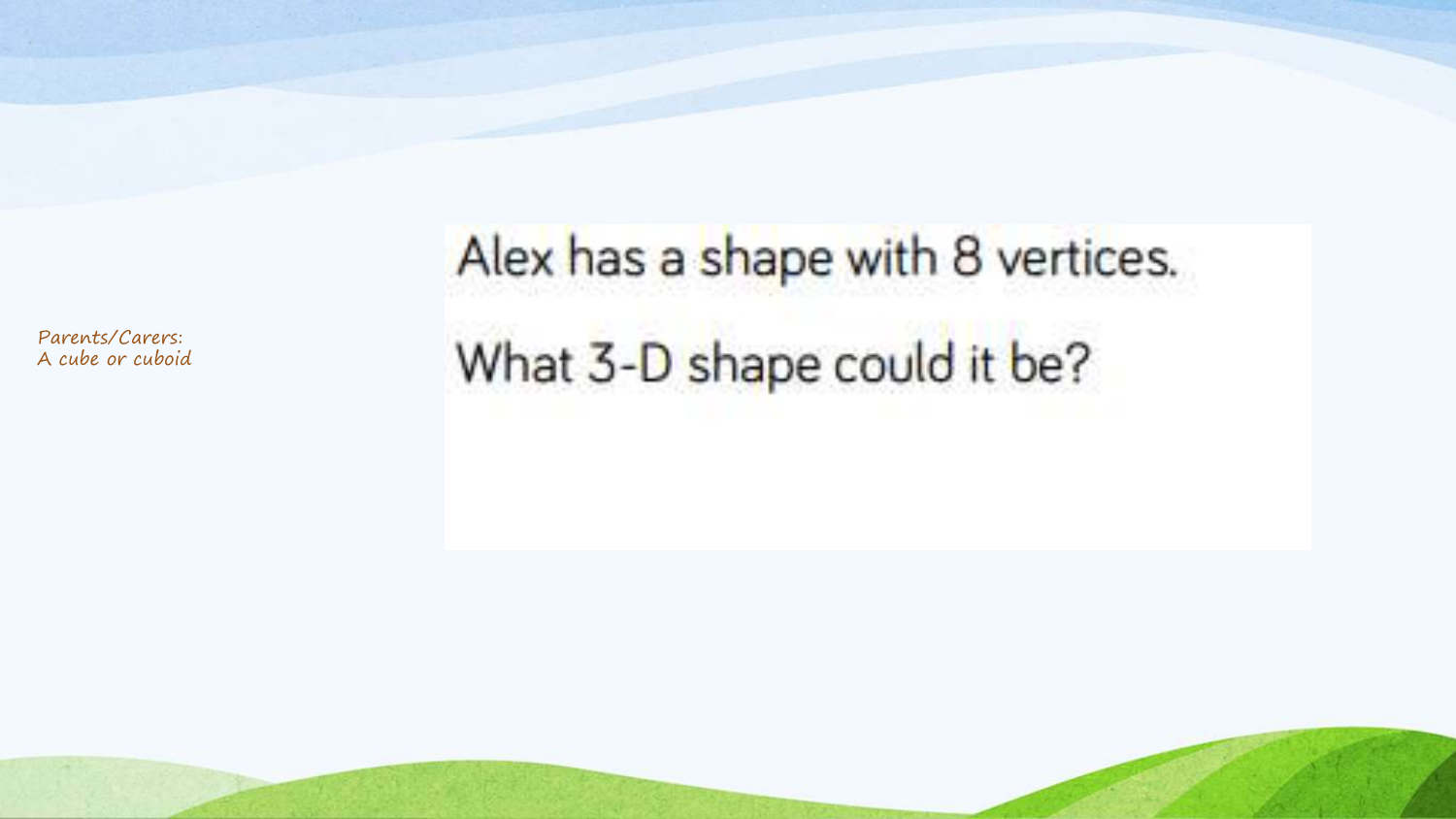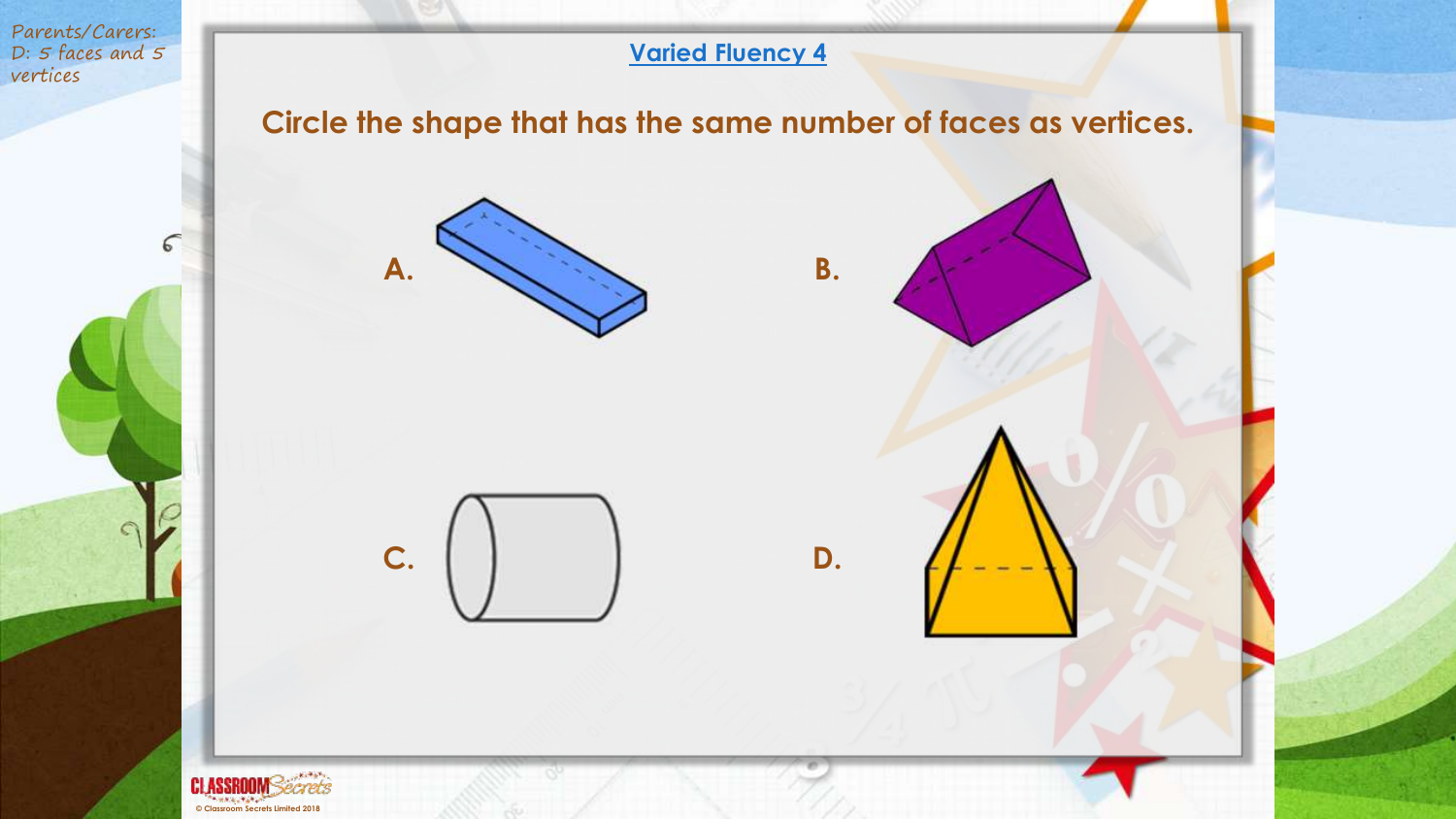Parents/Carers: Cuboid

 $\epsilon$ 

#### **Problem Solving 2**

#### **Use the clues to find the missing shape.**

**I am a 3D shape.** 

**I have more than 6 but fewer than 10 vertices.** 

**What am I?** 

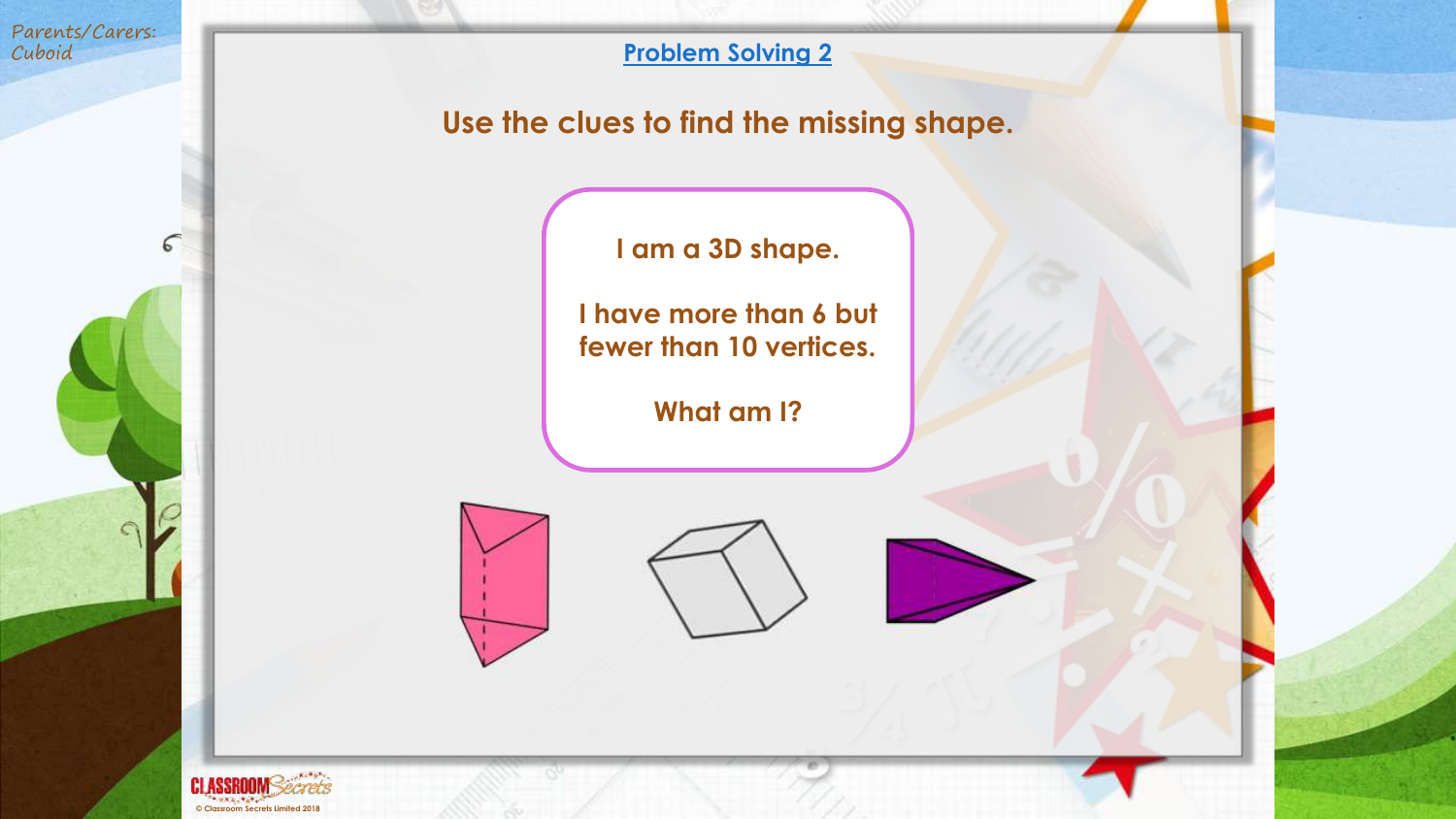# Phonics/ Word of the Day

 $\varOmega$ 

**Parents/carers tip: we are now moving into our Phonics class**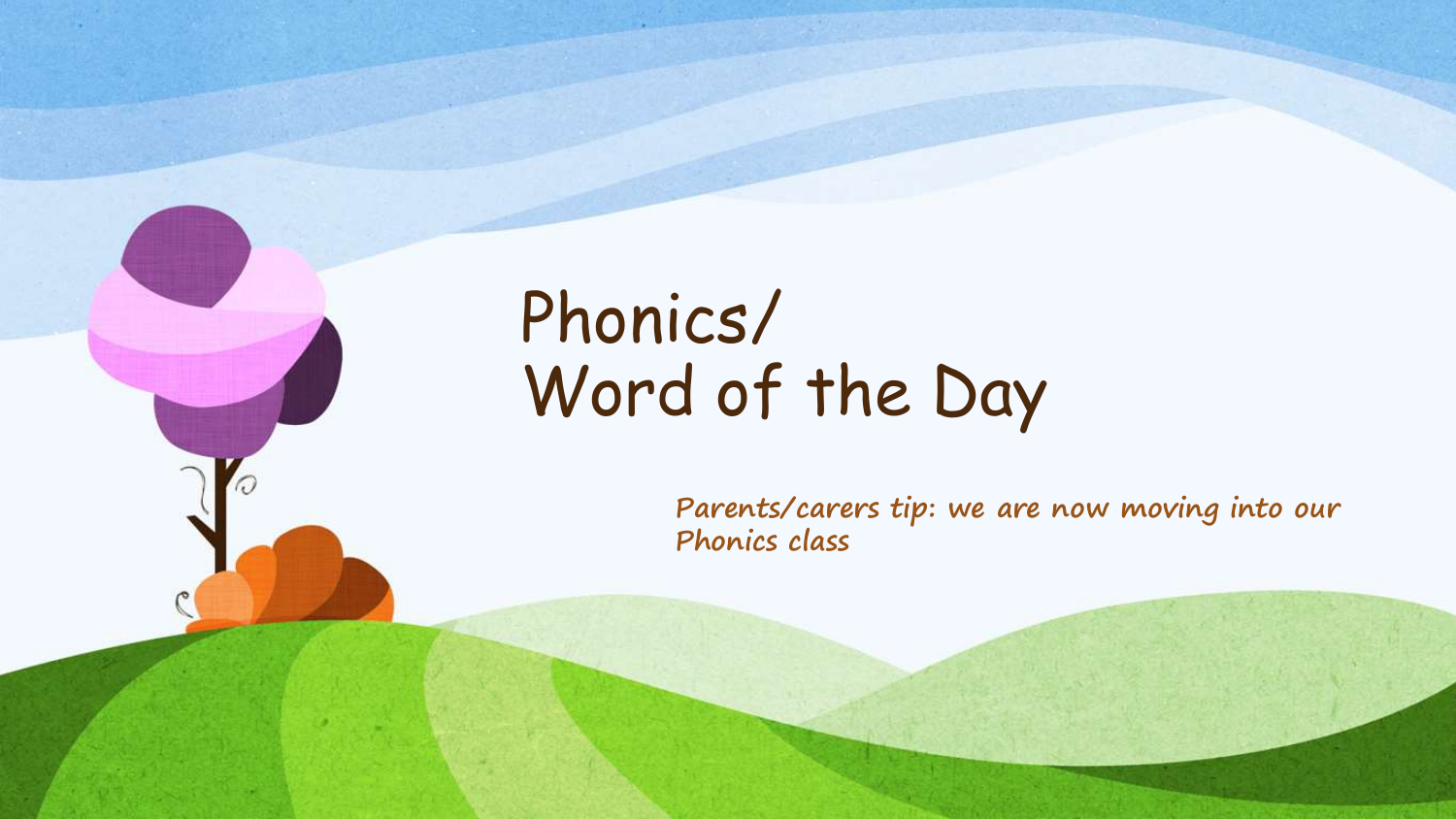## LO: Alternative Pronunciation of ou. Same spelling different sound.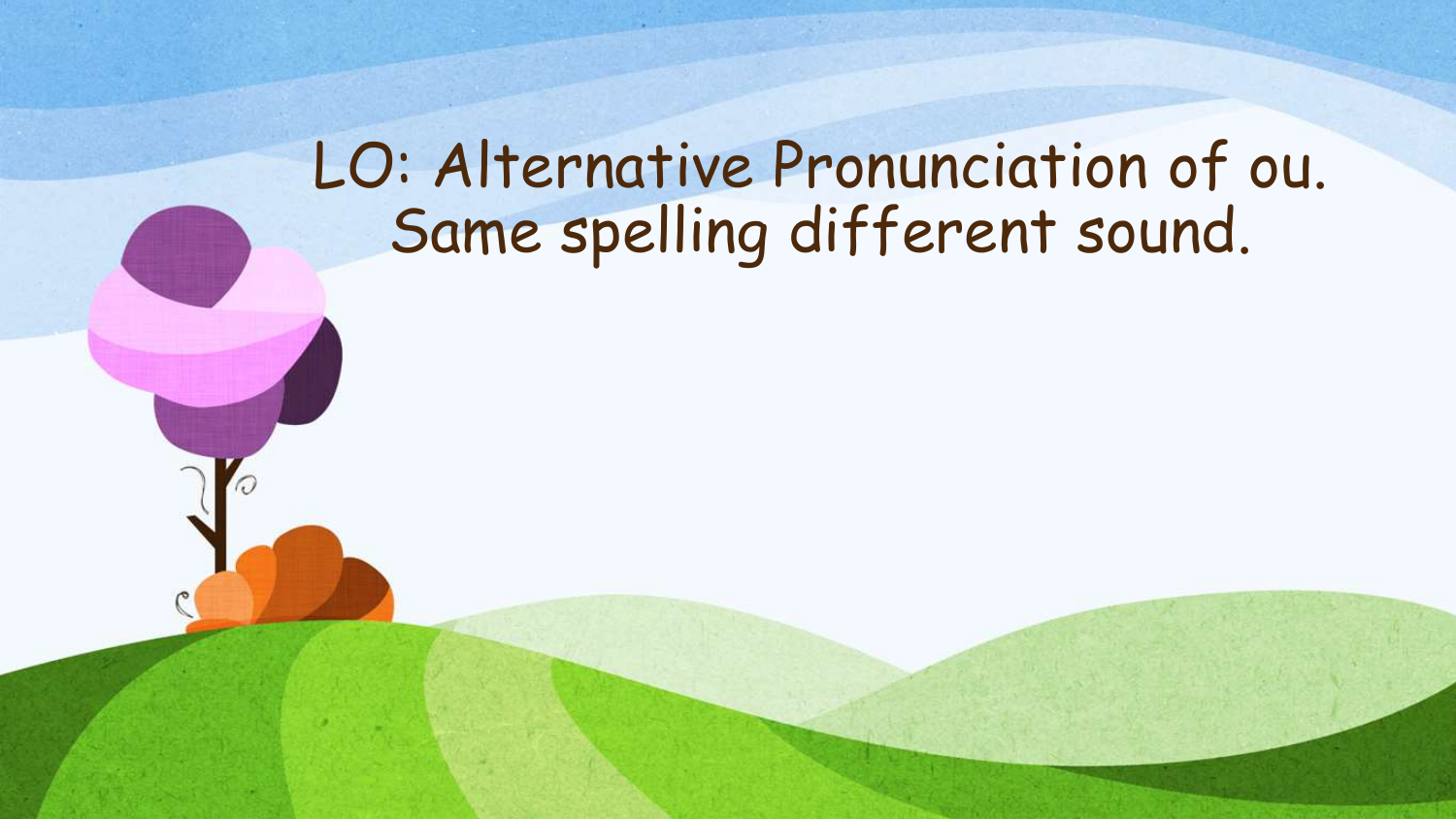# loud round mountain sound proud How is ou pronounced in these words?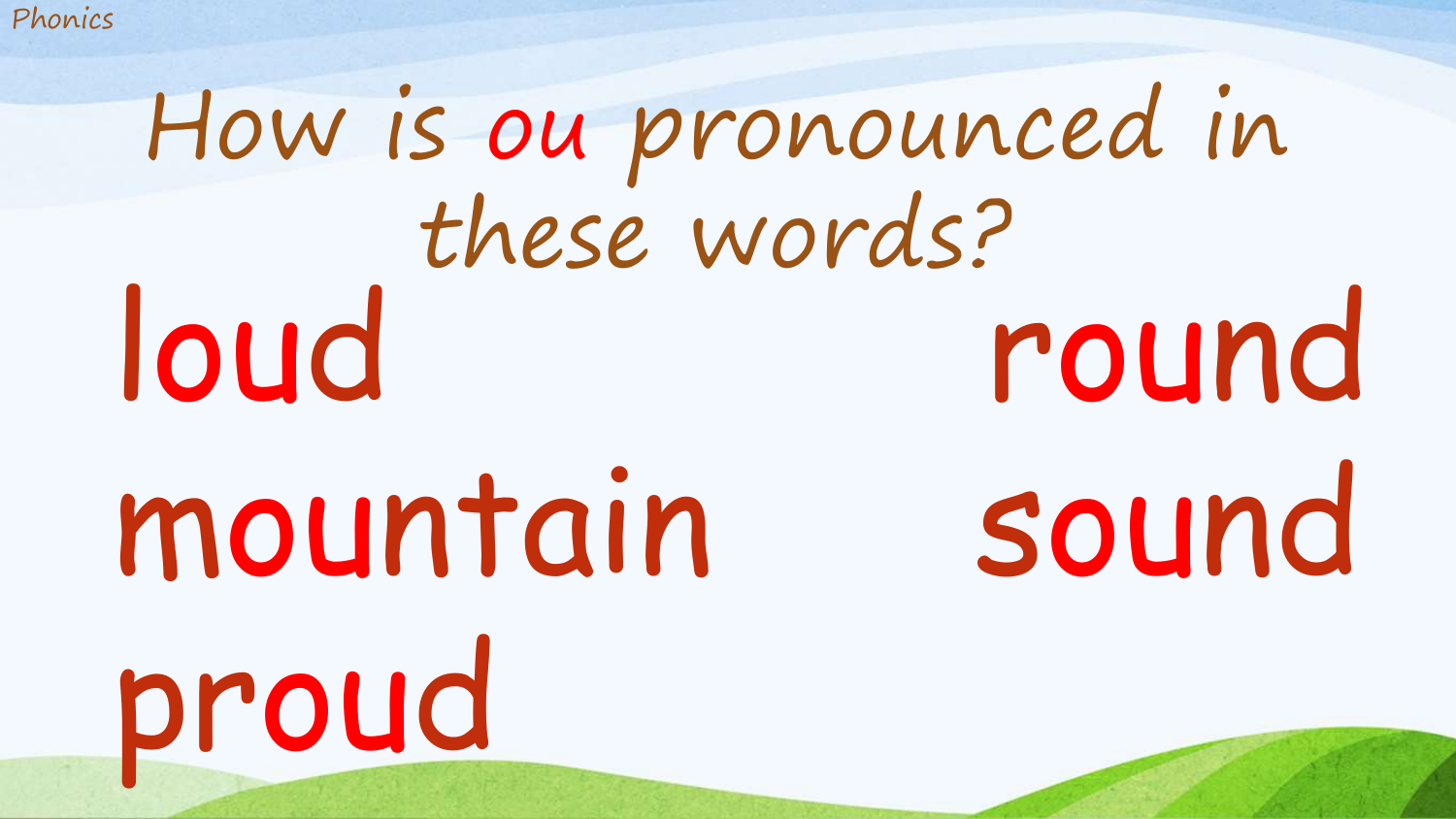# How is ou pronounced in these words?

you soup group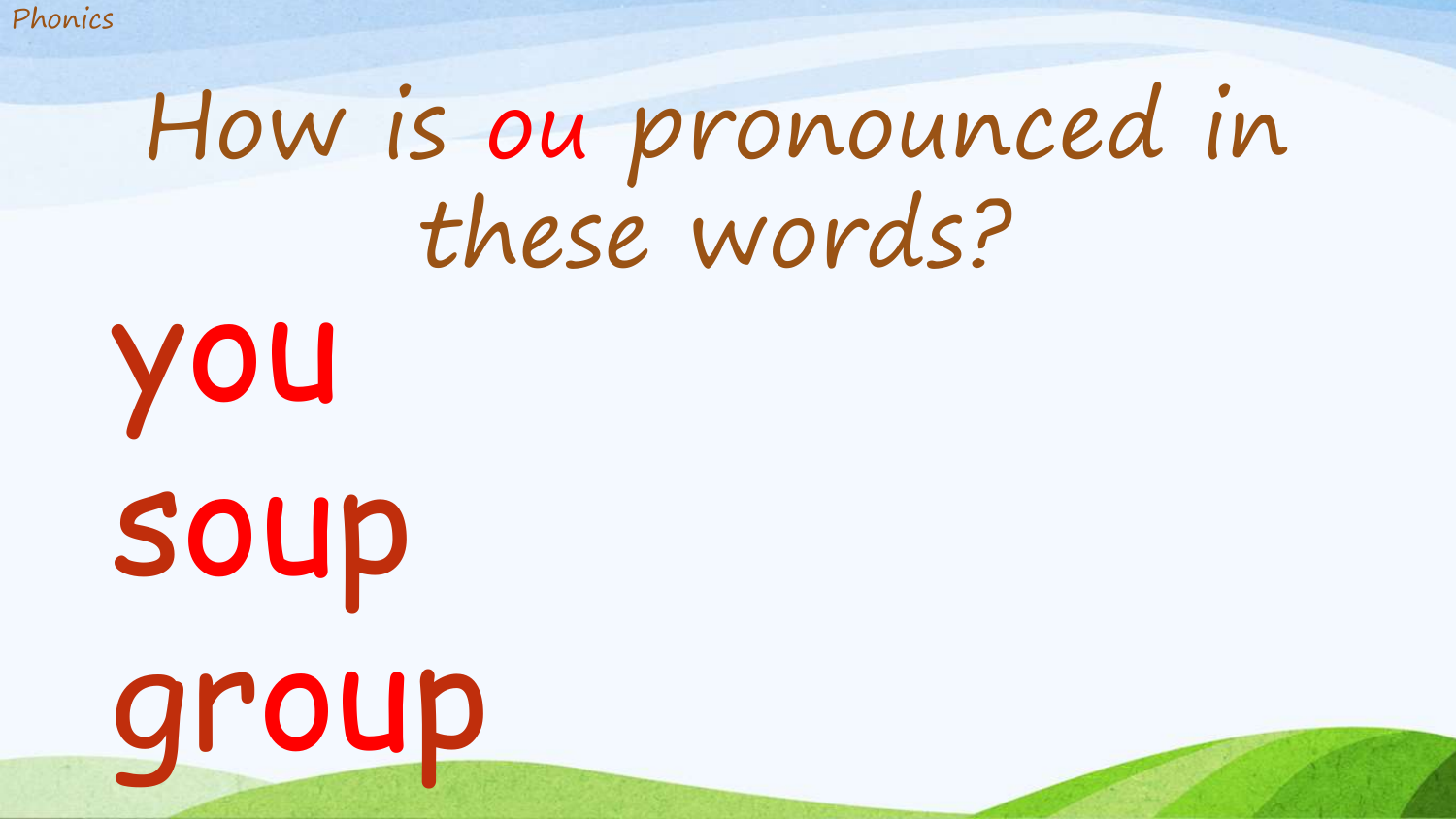# could would should How is ou pronounced in these words?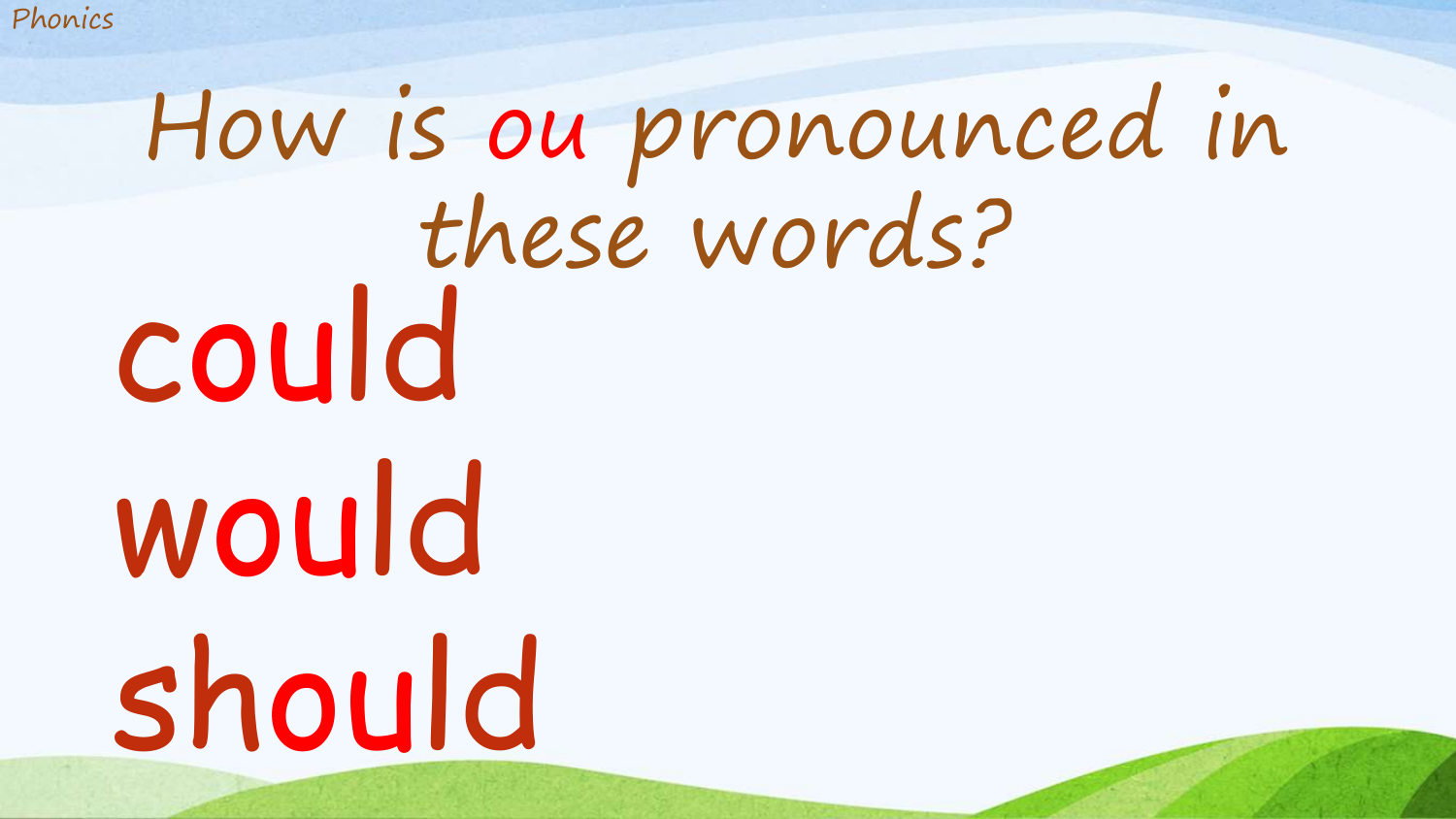# mould shoulder boulder How is ou pronounced in these words?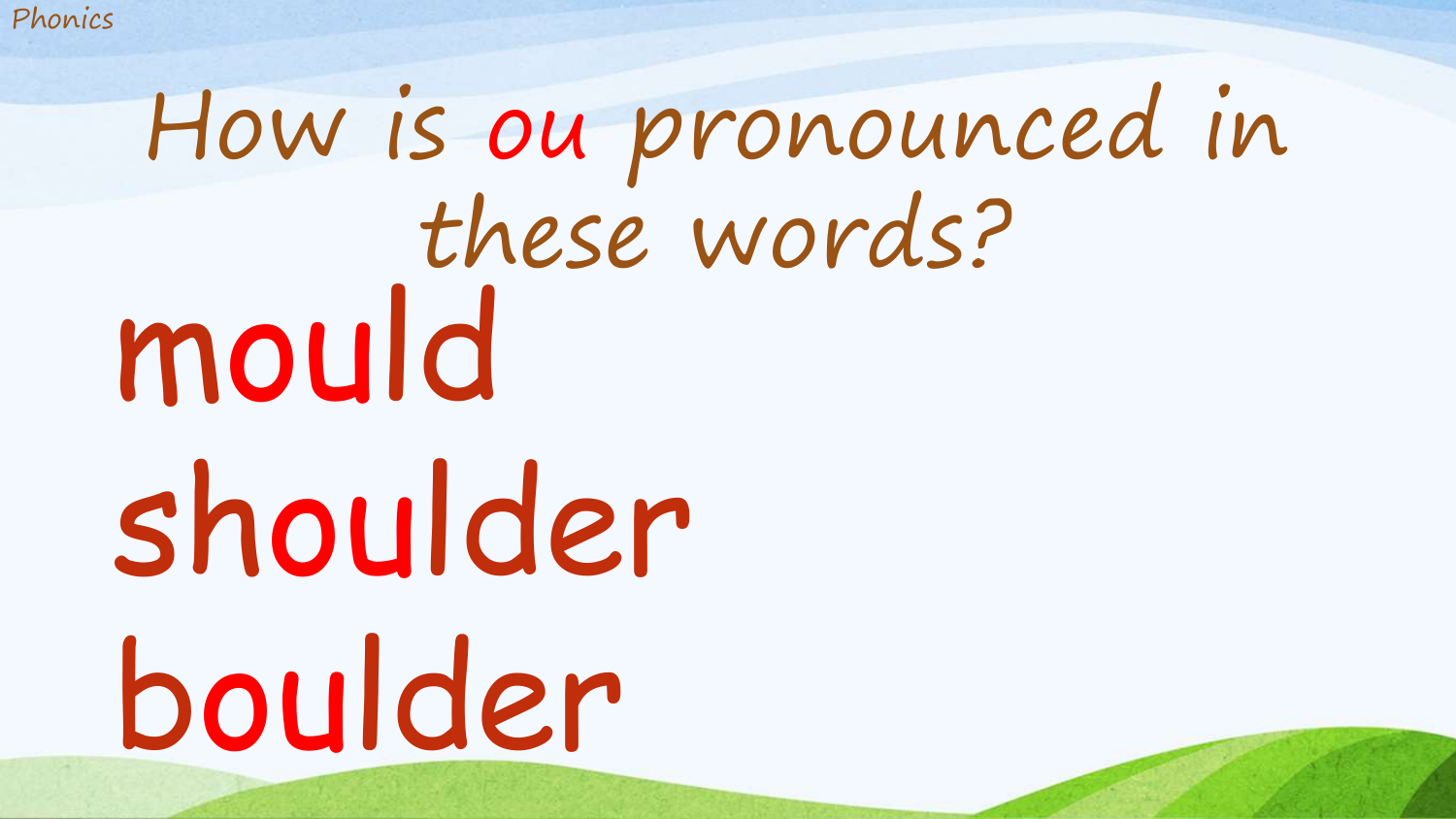Phonics L.O. Can I recognise the alternative pronunciation for ou?



**Parent/ carers tips:**

Can you put these words on bits of paper. Then get children to read the word and sort them under the correct phoneme. If they read it incorrectly, encourage them to try another pronunciation for 'ou'. Help them with the meanings of unknown words. Thank you.

**out, shoulder, you, shout, mould, would, group, found, should, hound, soul, south, cloud, mountain, ground, about, house, sound, mouldy.**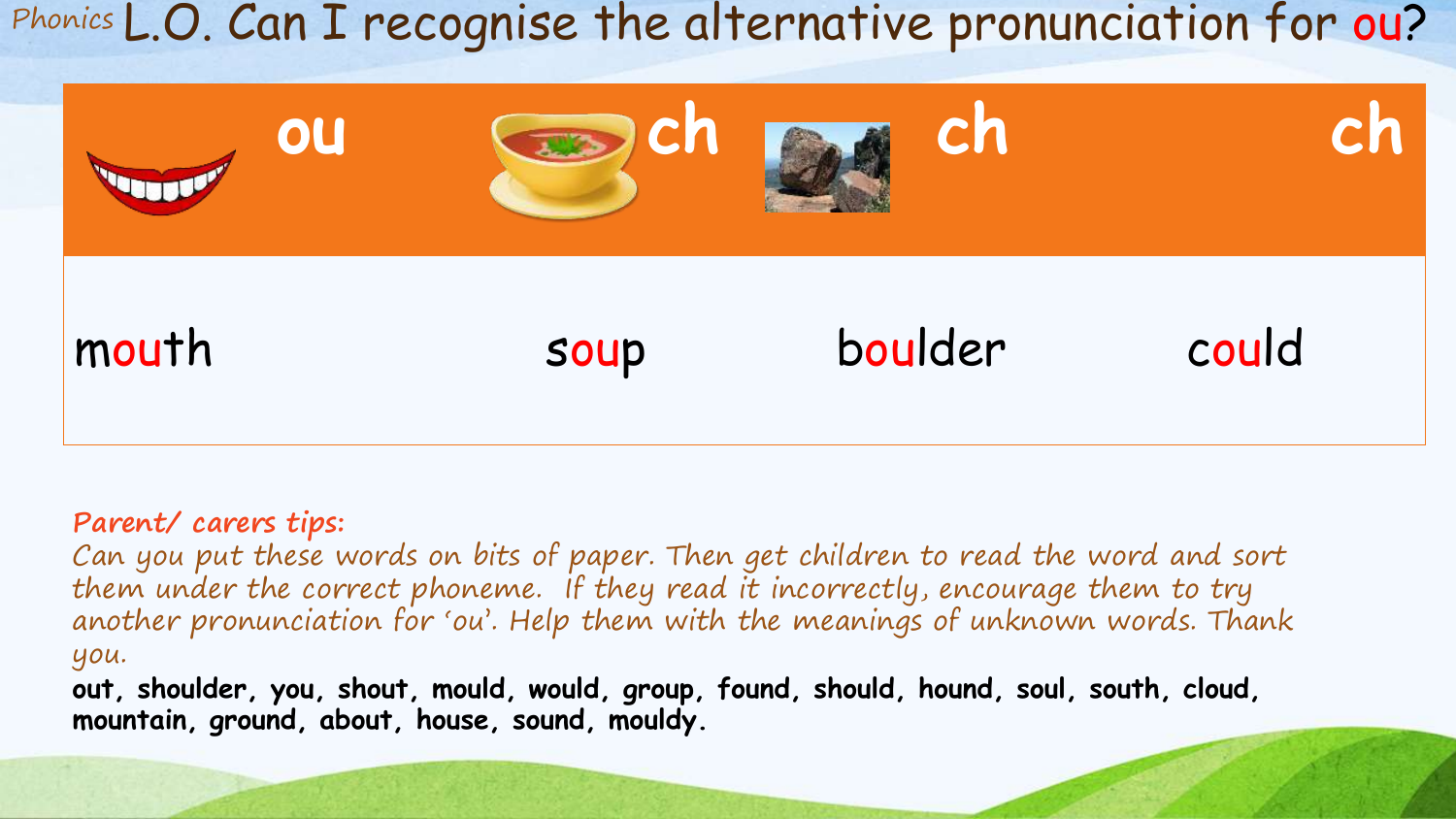# **Could you carry a boulder on your shoulder?** Practise reading these sentences.

**Parent/ carers tips:**

Make a point of praising children for trying out one pronunciation of a word, deciding it isn't right and trying another pronunciation.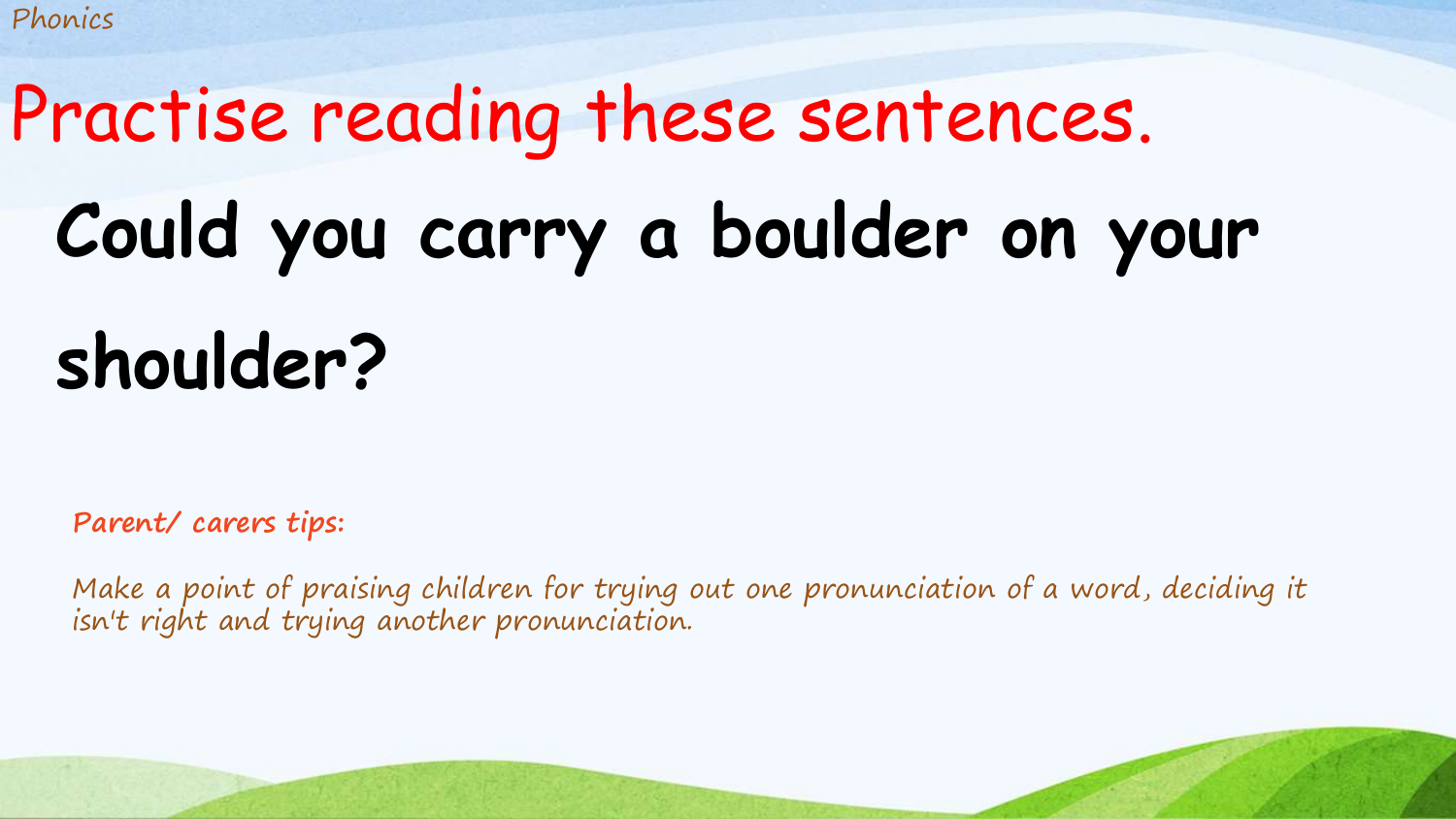# **Would you eat soup with a trout?** Practise reading these sentences.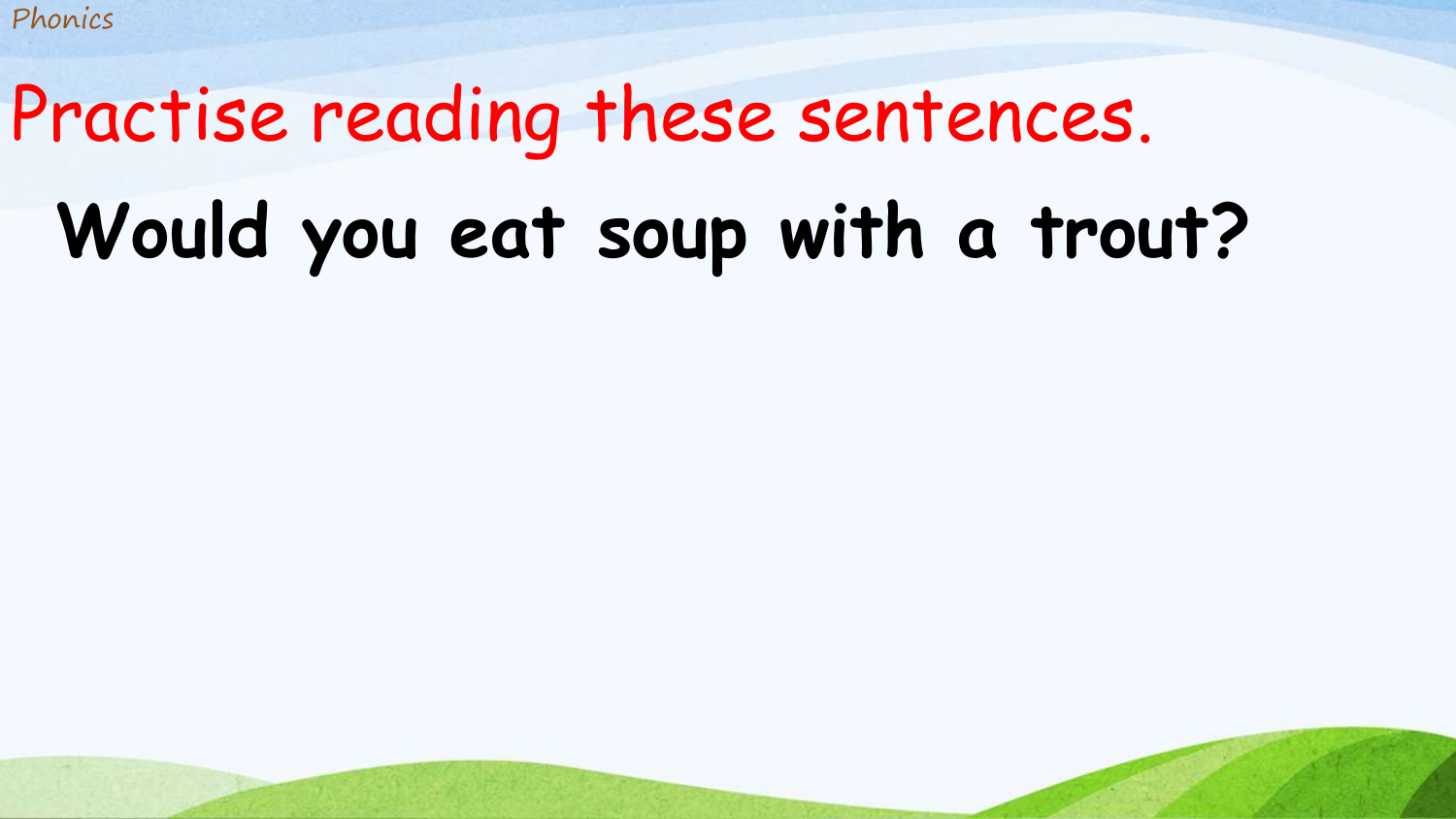# **Should you shout about a mouldy group of boulders that you have found?** Practise reading these sentences.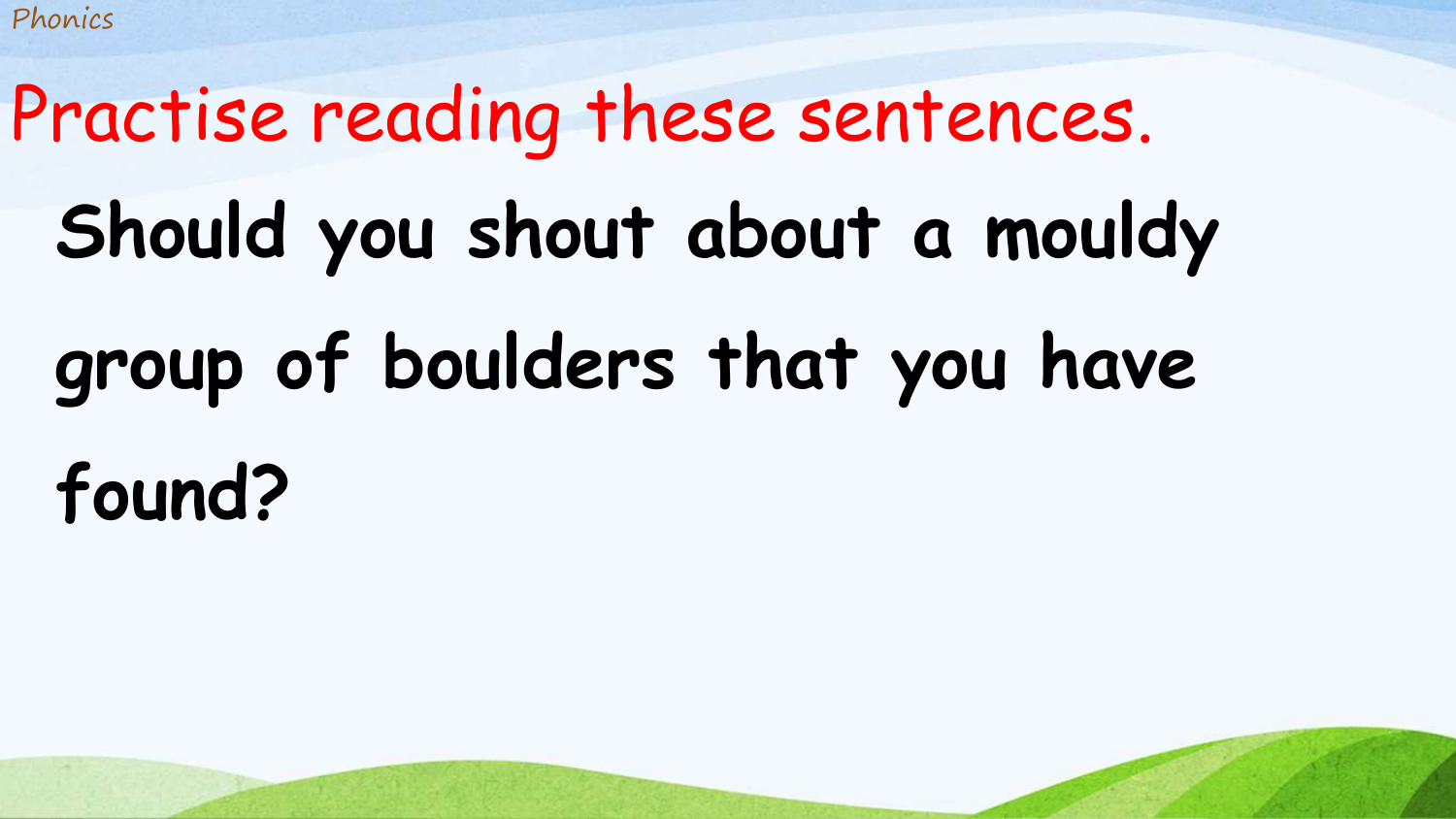

## Please pass me the ball.

Can you warm up my dinner please.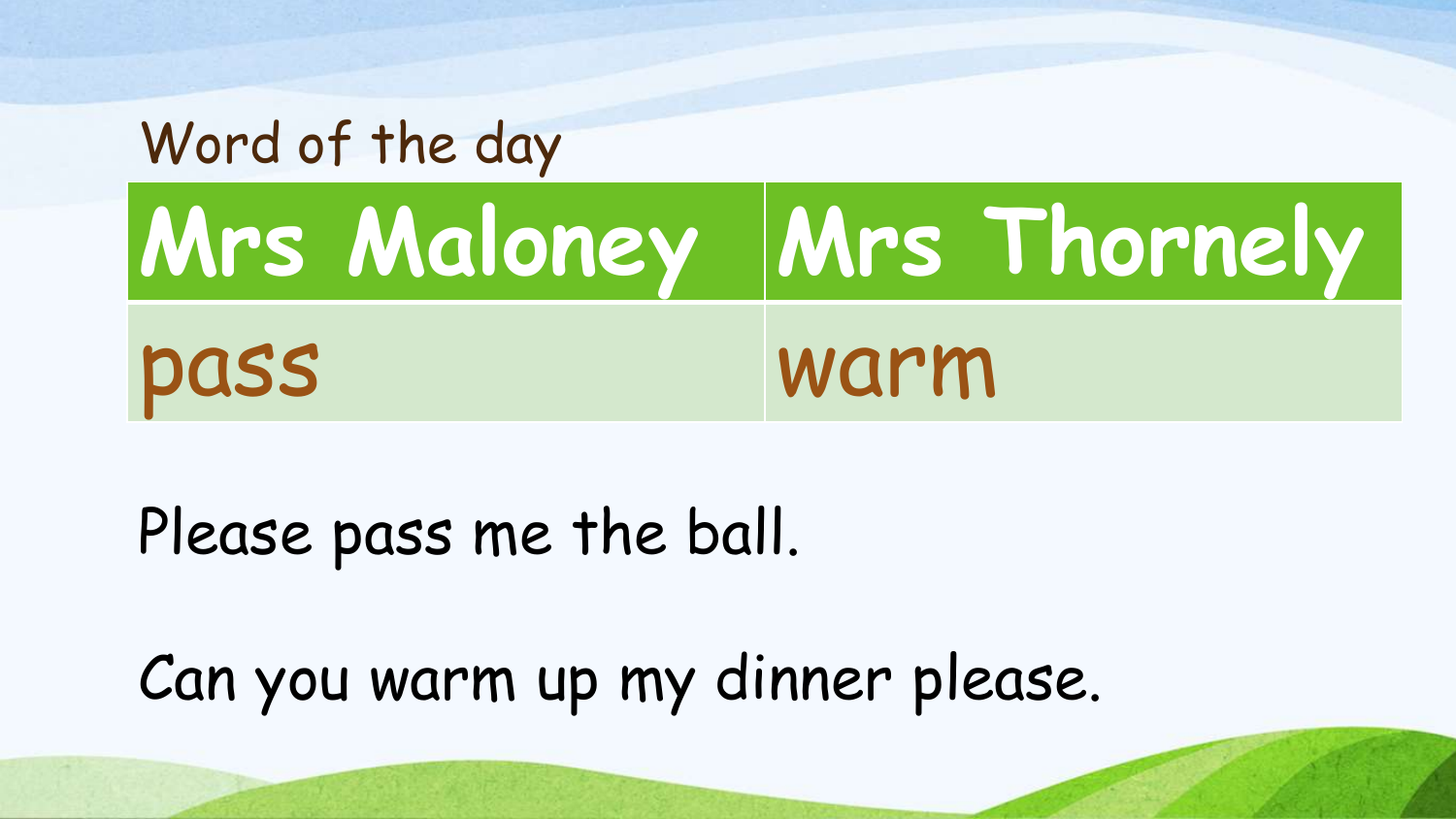**Parents/carers tip:** Phonics play is free for everyone at the moment – please use the details below to log into the system if you want your child to do extra phonics practise.

• https://www.newphonicsplay.co.uk

#### **Coronavirus Update**

In response to the ongoing situation, we have decided to make PhonicsPlay free to use during this period. Children can use the site at home without their parents needing to subscribe. To access our resources all you need to do is log on using the following details

#### Username: march20 Password: home

We are currently very close to completing a new version of the PhonicsPlay site that is accessible on all phones and tablets. We will therefore also ensure that it is possible for users to freely access this new version of the site (with apologies in advance for any areas of the site that are not yet fully finished or double checked). The site can be accessed here: new.phonicsplau.co.uk.

Our aim to ensure that existing subscribers aren't disadvantaged and will seek to make sure that after the school closures are over and the site returns to normal, that existing subscribers have additional time added to their subscription.

If you haven't already discovered www.phonicsplaycomics.co.uk you may also find these free decodable comics useful at a time when you can't physically exchange your children's decodable reading books.

We wish you good health and all the very best at this stressful time.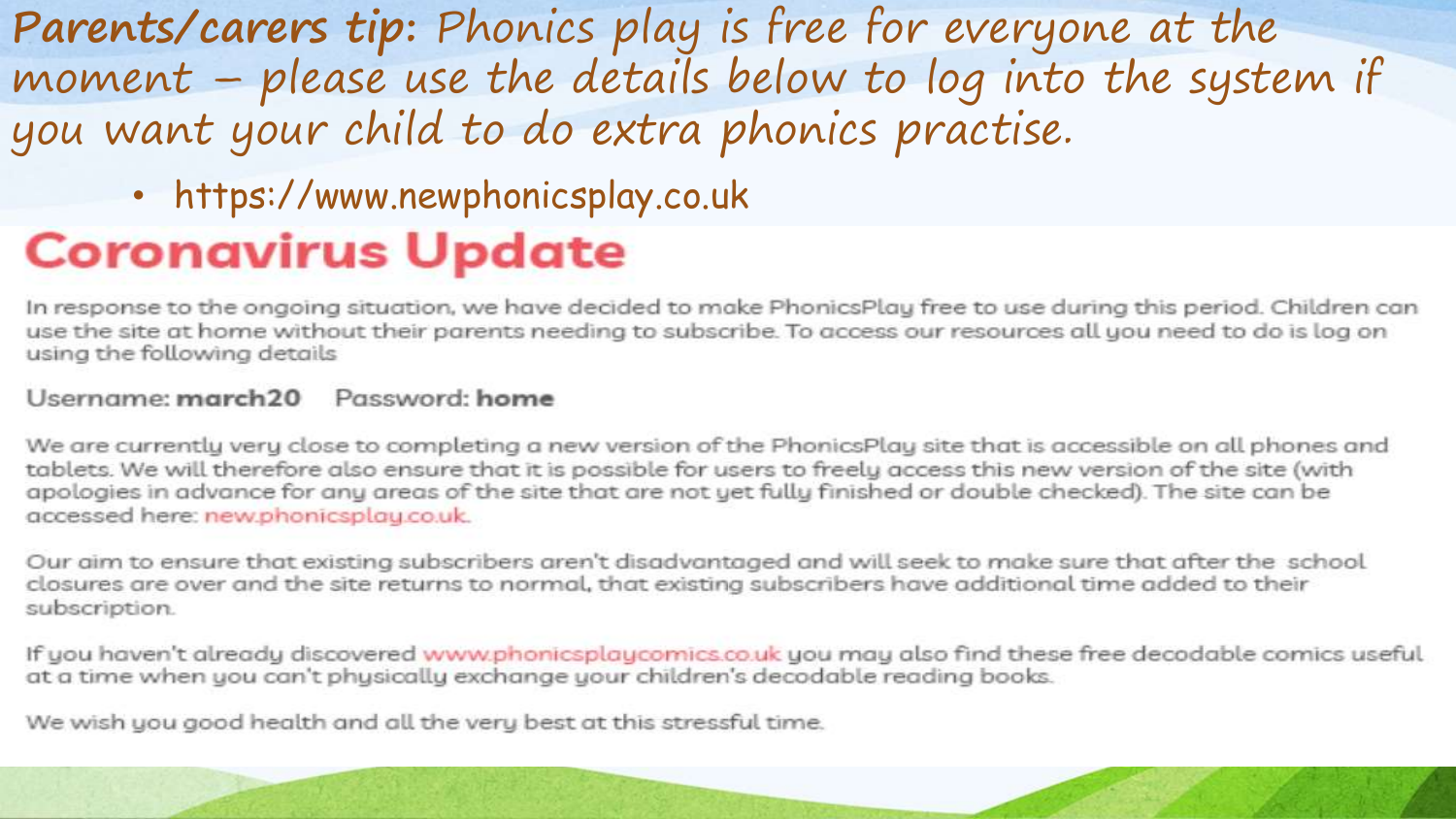

Ο

Can I name the key human and physical features of Northern Ireland?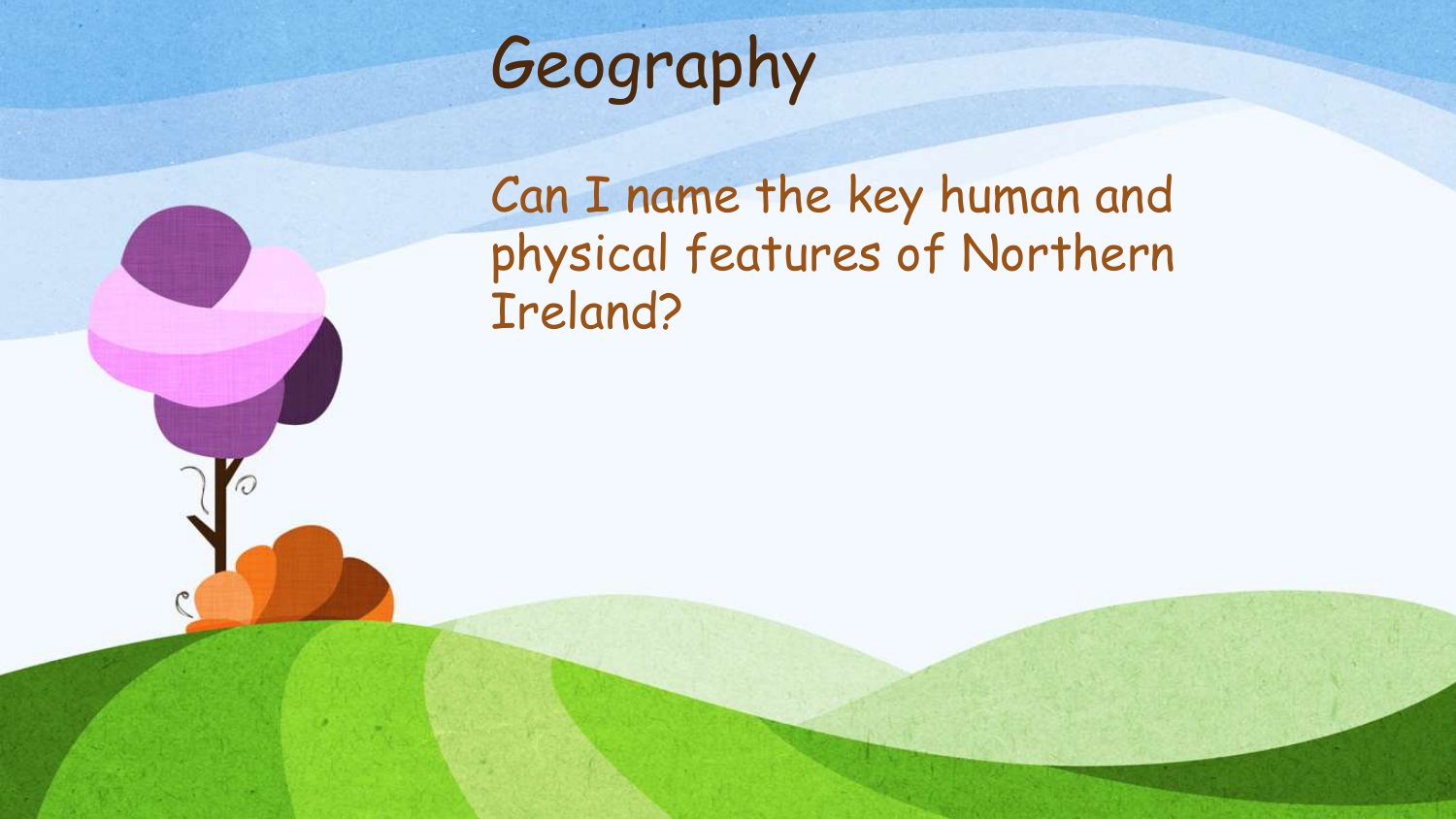Recap



Can you remember the location on the following countries in the United Kingdom? England Scotland Wales Northern Ireland.

Can you match the Capital Cities to the correct countries? Cardiff England Belfast Edinburgh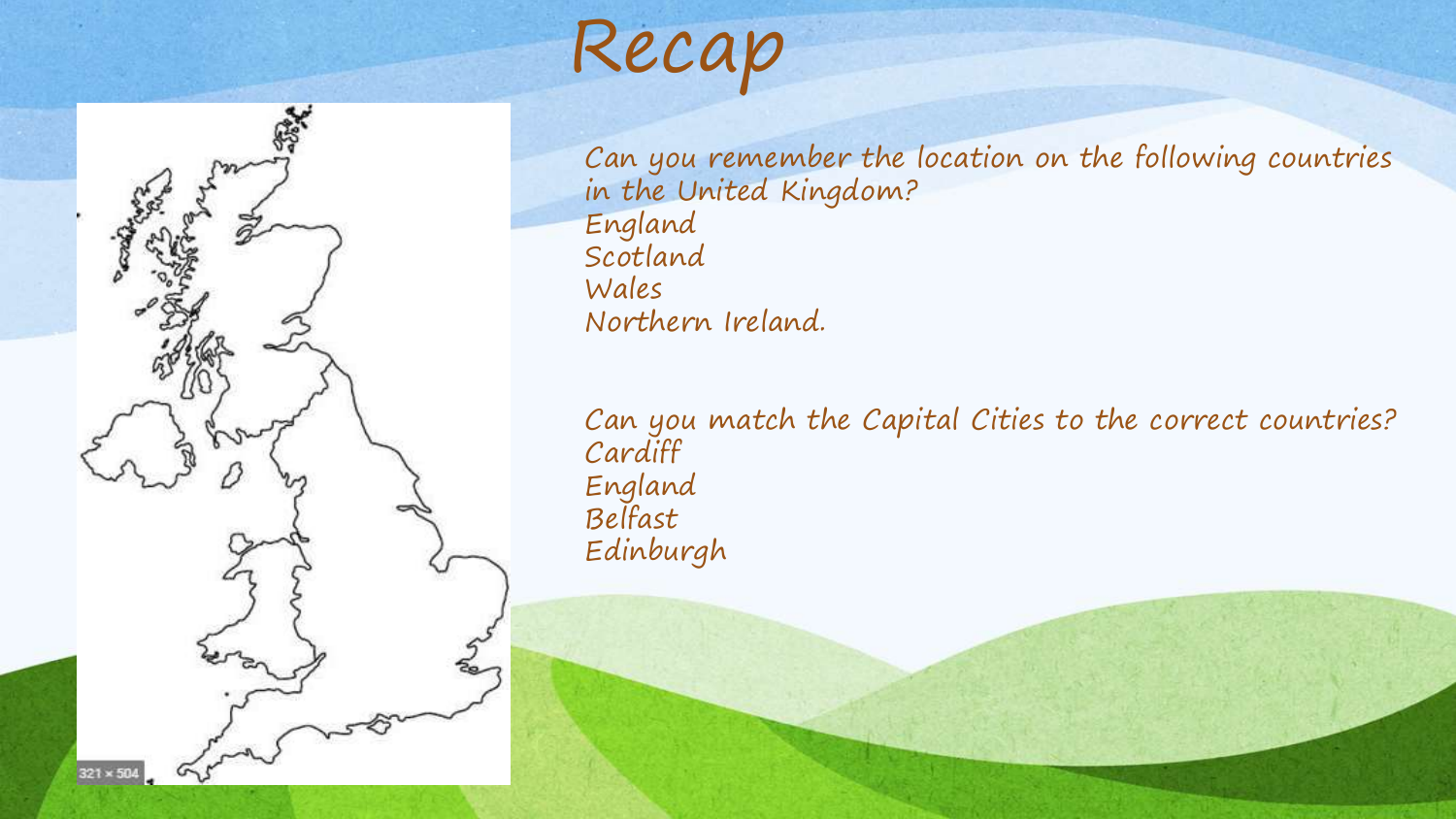

Northern Ireland is the smallest country in the United Kingdom.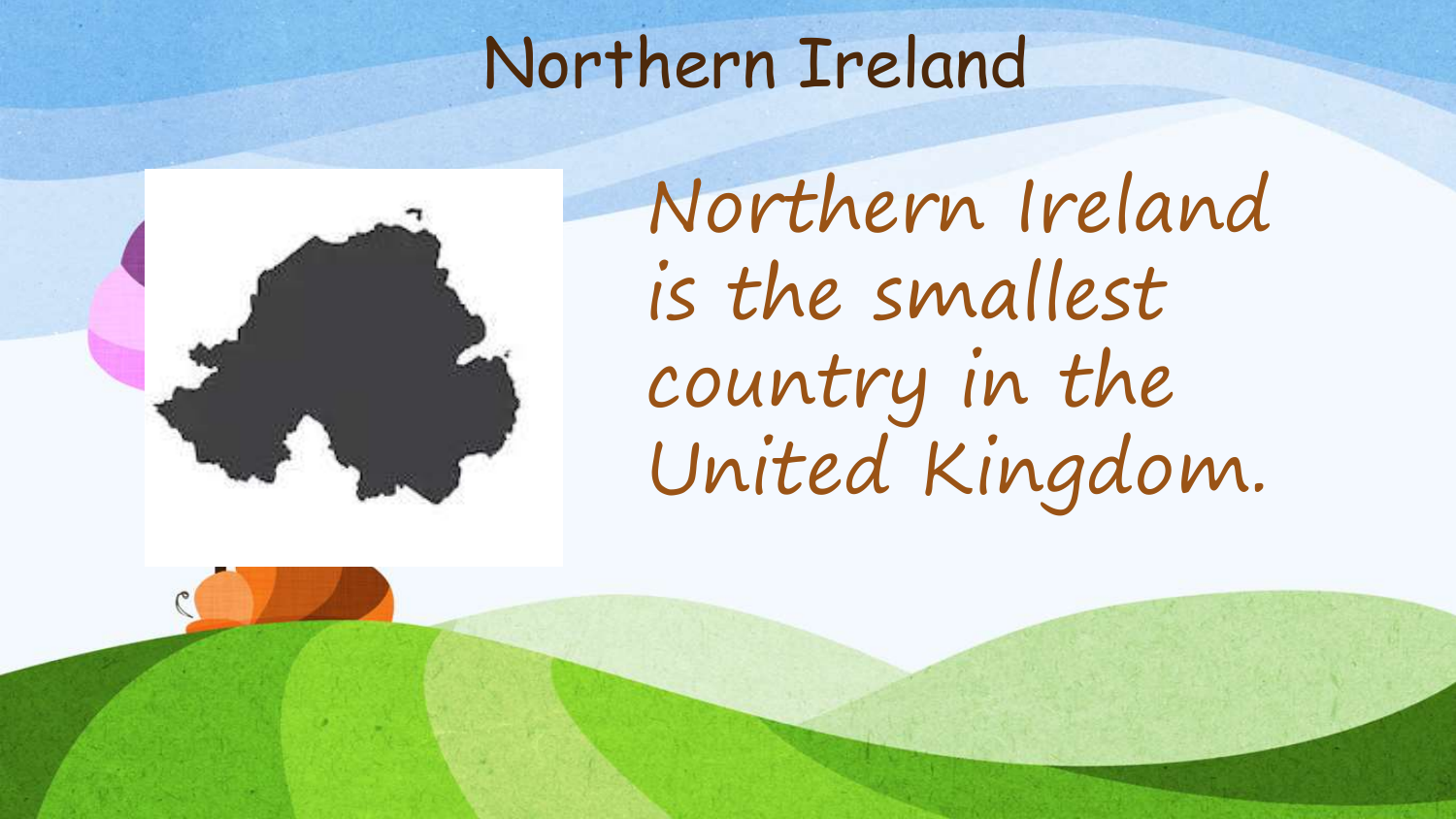

The lake holds 800 billion gallons of water. This is enough to fill seven million swimming pools! Lough Neagh

Kingdom.

The lake provides Northern Ireland with 40% of it's water.

Lough Neagh in Northern Ireland is

the largest lake in the United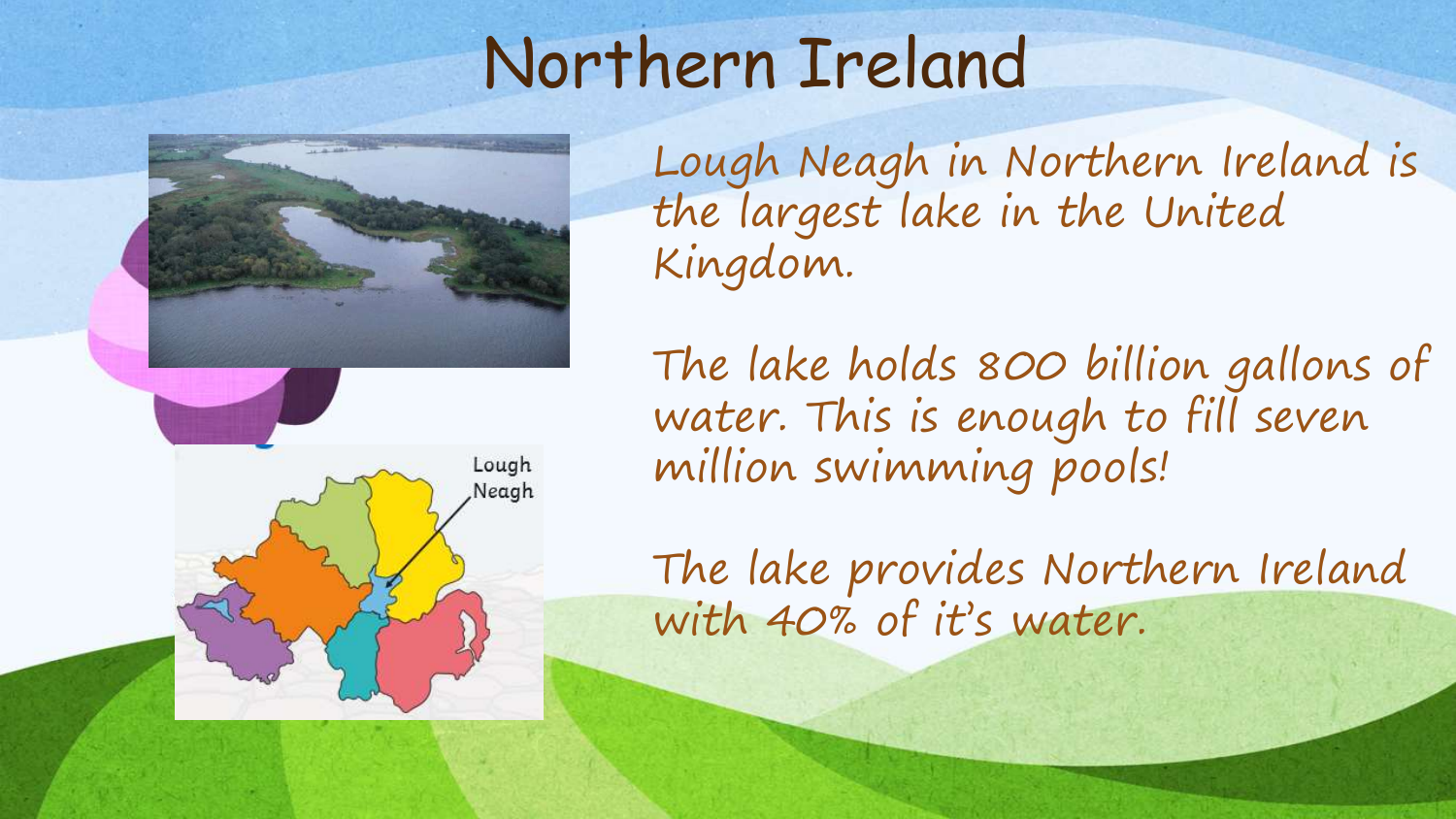

The Giant's Causeway is made up of 40 000 giant, hexagonal blocks of rock.

These columns were formed as a result of a volcanic eruption that occurred 60 million years ago!

The lava from the volcano cooled when it reached the ocean and the columns were formed.

Some of the columns are around 12 metres tall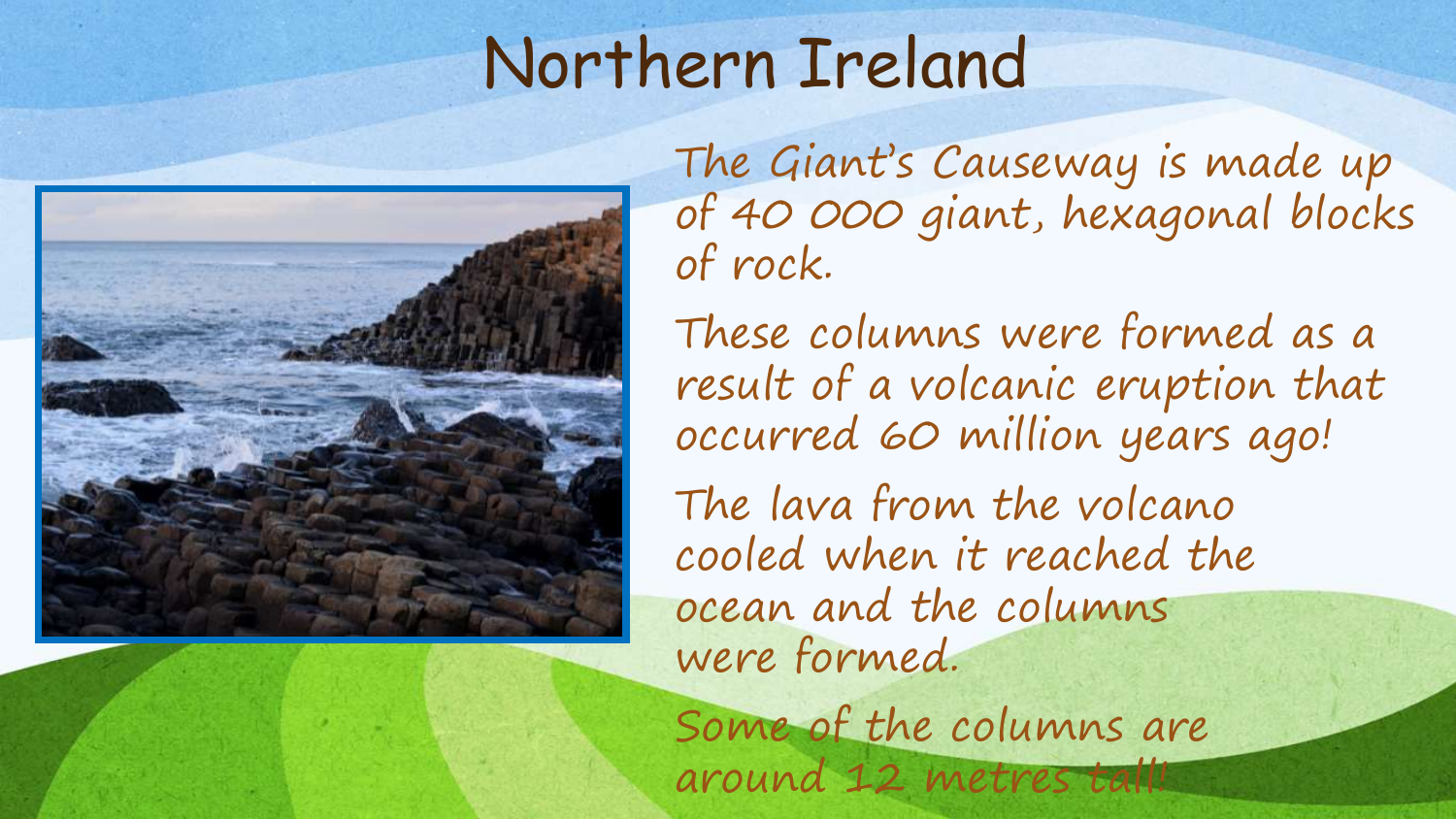

There are no roads or railway between Northern Ireland and the rest of the United Kingdom.

The only way to travel to Northern Ireland is by boat or plane.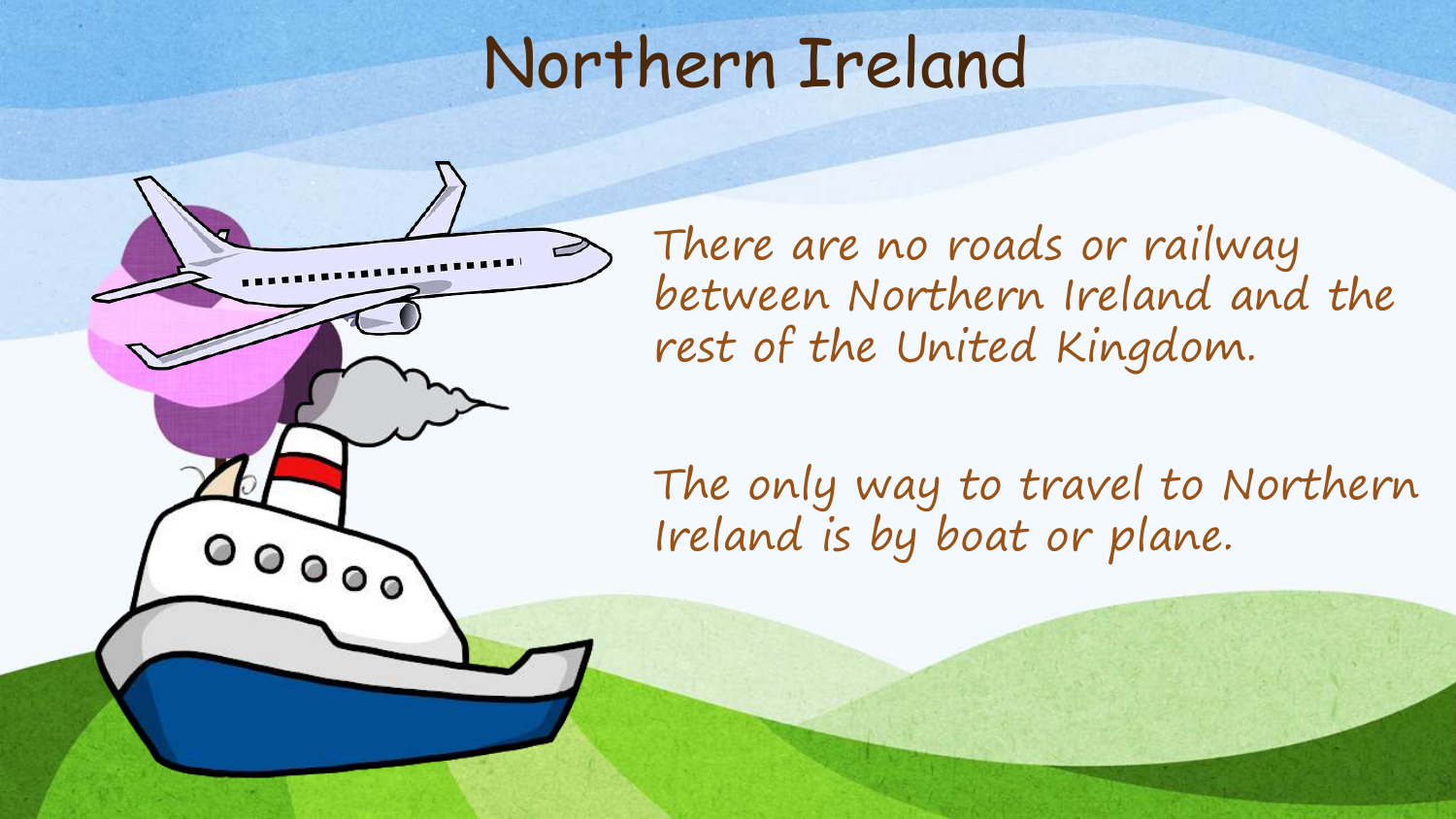

## The landscape in Northern Ireland is hilly.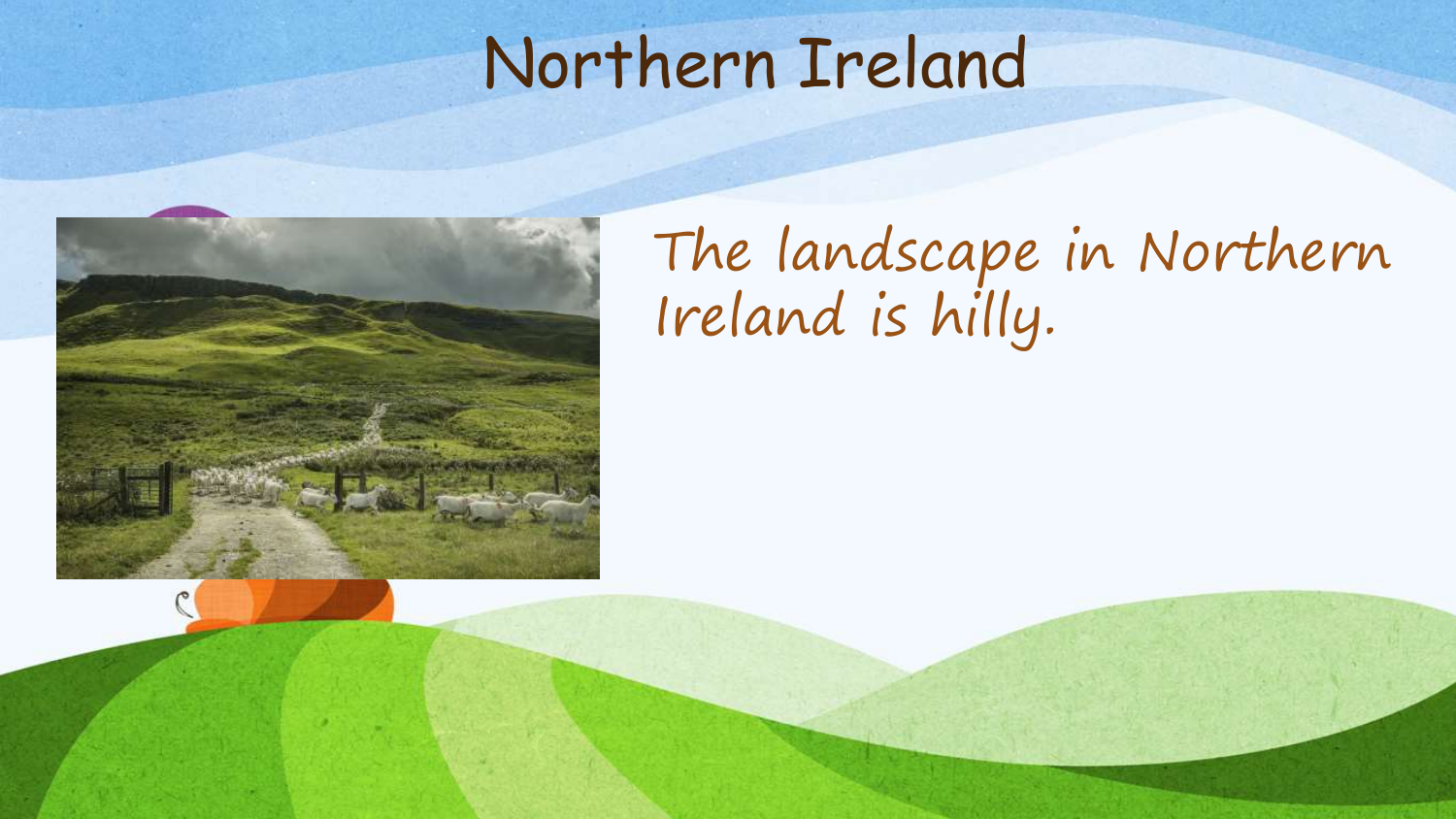

Less people live in Northern Ireland that Wales and England.

shutterstock.com · 1418974571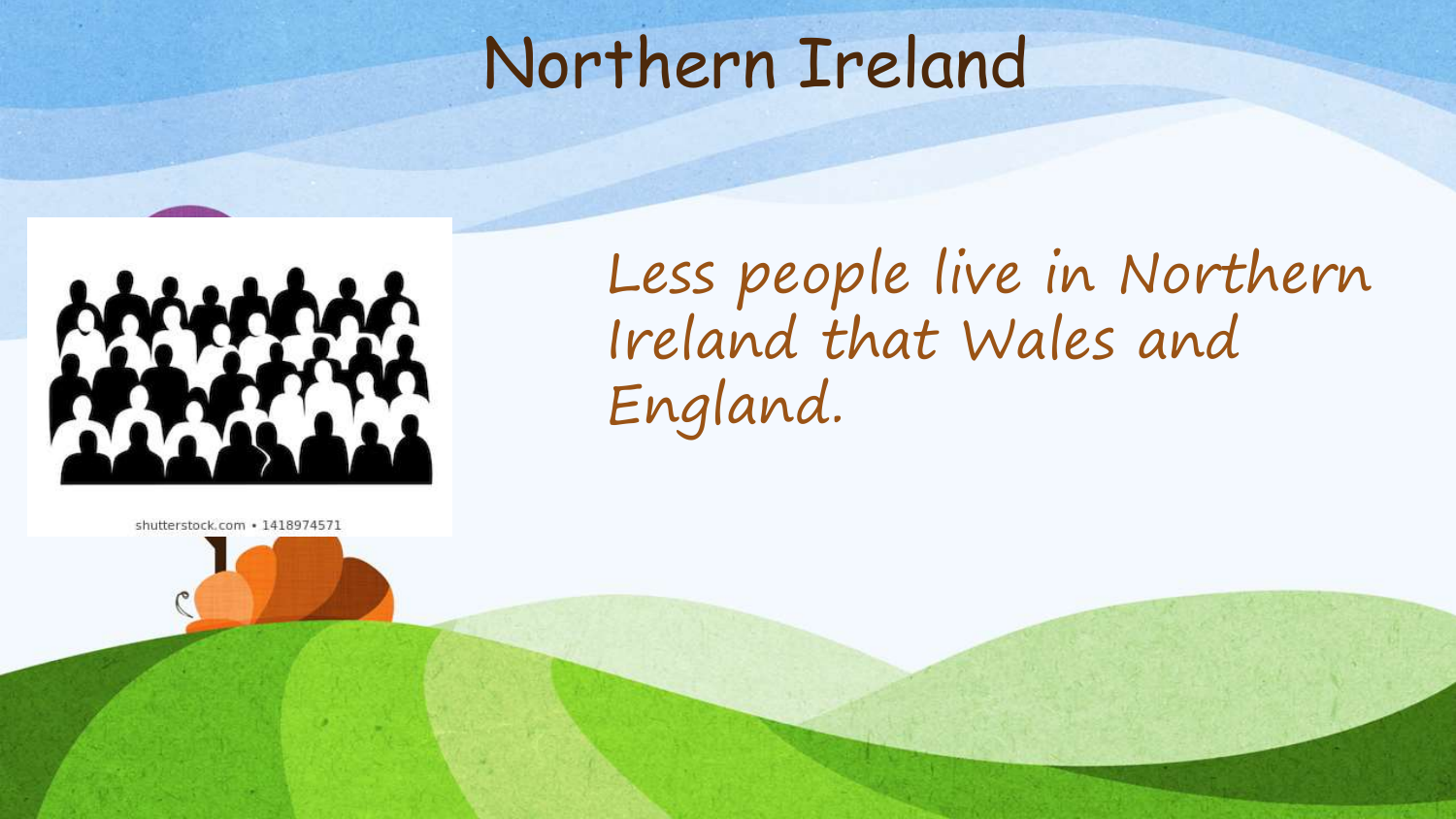# Quiz

Answer the following questions in your Home Learning Book.



1.True or False – Northern Ireland is the largest country in the United Kingdom. 2. What is the name of the largest lake in the United Kingdom, which is in Northern Ireland?

3. How was the Giant's Causeway formed? 4.How can you travel to Northern Ireland? 5. What is the landscape like in Northern Ireland?

6. True or False – Less people live in Northern Ireland than Wales and England.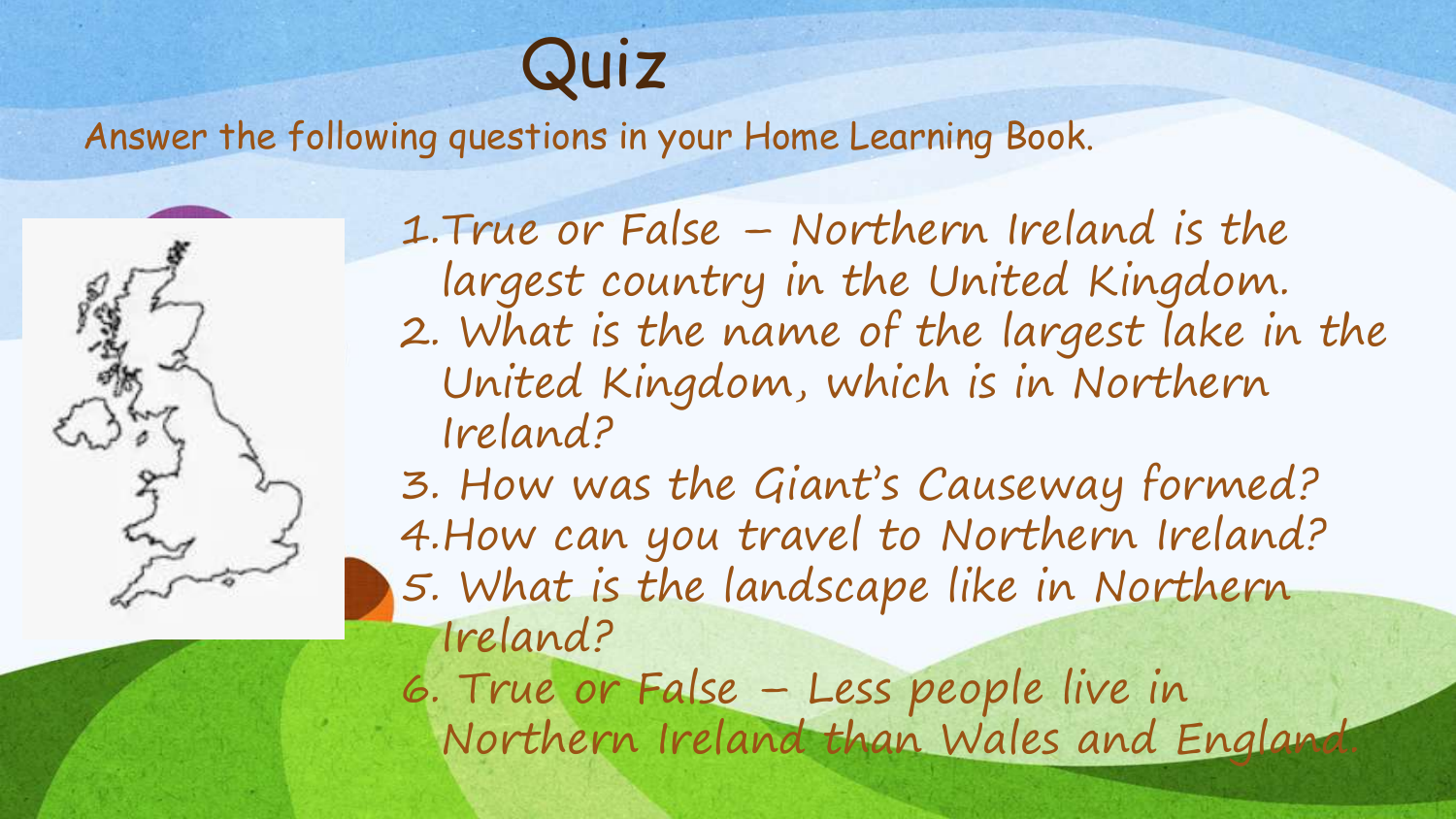

# Computing

A big part of our Computing curriculum is learning how to code using a program called Scratch. This can be downloaded as a free APP and or played online at <https://scratch.mit.edu/>.

Use this time to explore the program, practise skills we have already taught you or have a play and find out something new.

I'll look forward to you showing me what you can do when you come back to school.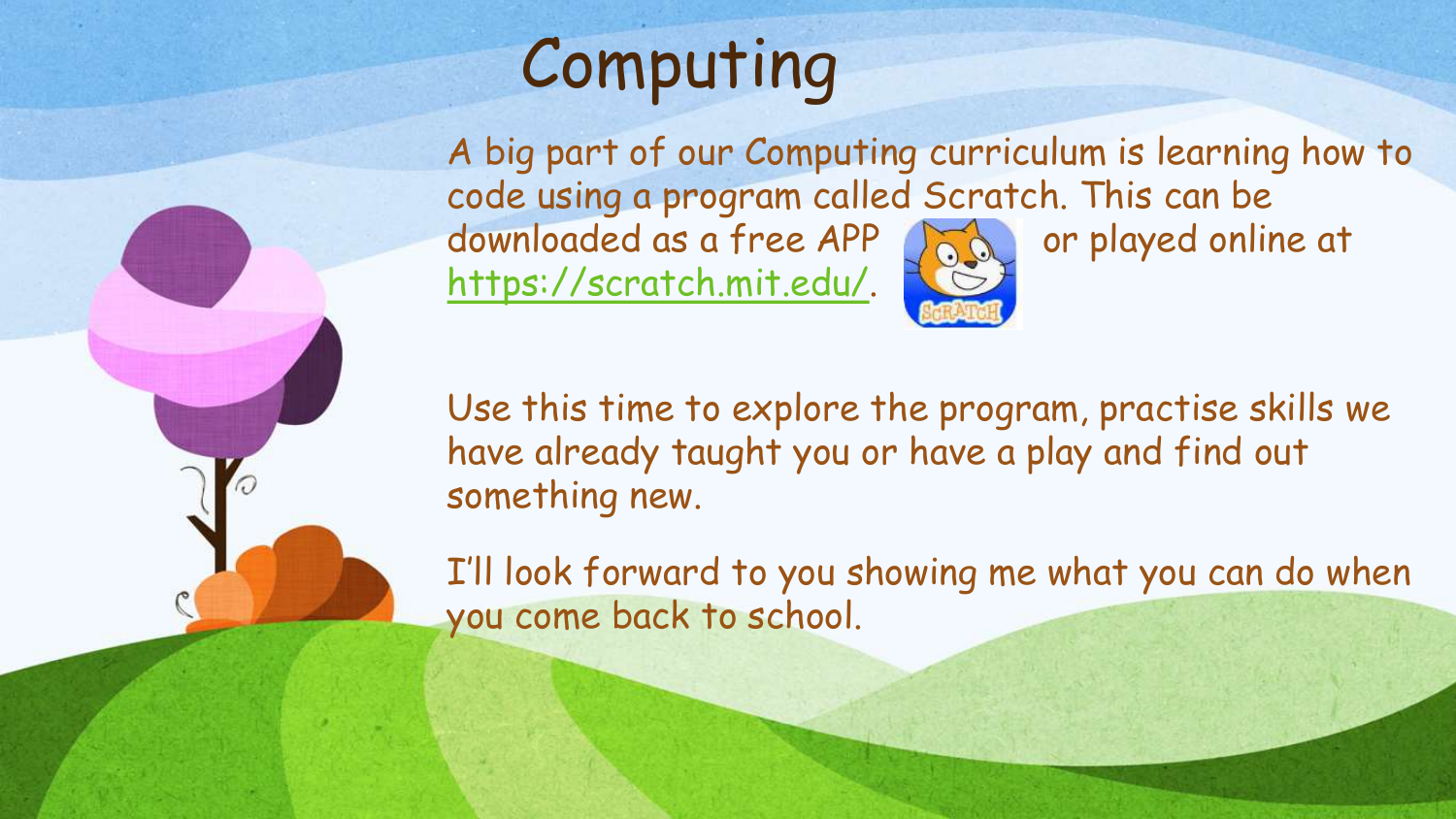

# PE

Check out Gavin and Jo's GLK PE and Gymnastics Youtube channel

GLK Academies[https://www.youtube.com/channel/UCvg-](https://www.youtube.com/channel/UCvg-J-wytdOdnMSo6xVgHbA?safe=true)J-wytdOdnMSo6xVgHbA?safe=true

Wanting PE daily? 9am PE with Jo Wickes <https://www.youtube.com/thebodycoachtv>